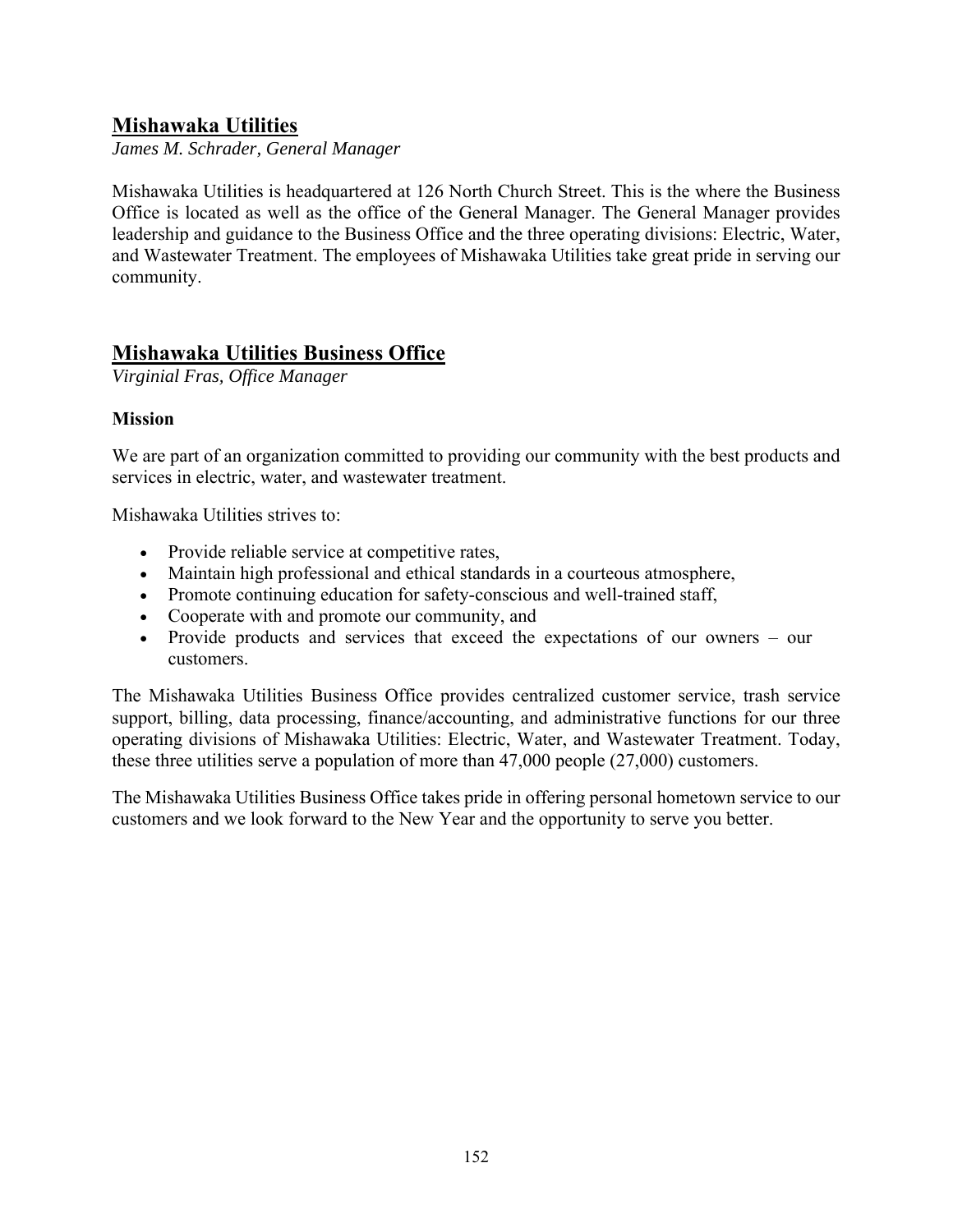# **Electric Division**

*Sedrick Springman, Division Manager* 

## **Mission**

We are part of an organization committed to providing our community with the best products and services in electric, water and wastewater treatment.

Mishawaka Utilities strives to:

- Provide reliable service at competitive rates,
- Maintain high professional and ethical standards in a courteous atmosphere,
- Promote continuing education for a safety-conscious and well-trained staff,
- Cooperate with and promote our community, and
- Provide products and services that exceed the expectations of our owners our customers.

#### **Background**

Mishawaka Utilities – Electric Division (MUE) is the second largest municipally owned electric utility in Indiana, providing service to 27,477 customers. We have 11 substations located throughout the city. Our 43 person staff, located at 1646 E. 12th Street, engineer, construct, and maintain the distribution system, consisting of nearly 127 miles of overhead, 176 miles of underground distribution lines, and seven miles of transmission lines (primarily 34.5 kV, with a small 69 kV section feeding our



*Mishawaka Utilities Electric Division 1646 East Twelfth Street* 

University Park substation). This system serves a population of 48,252 (as of 2010 census).

Mishawaka's electric rates are slightly below average for cities our size in Indiana one of the nation's lowest-cost energy states. Consumers enjoy electric bills that are lower than those of neighboring utilities. While owned by the City of Mishawaka, we are not supported by tax dollars. We are a division of Mishawaka Utilities; our operation is totally financed by the customers we serve.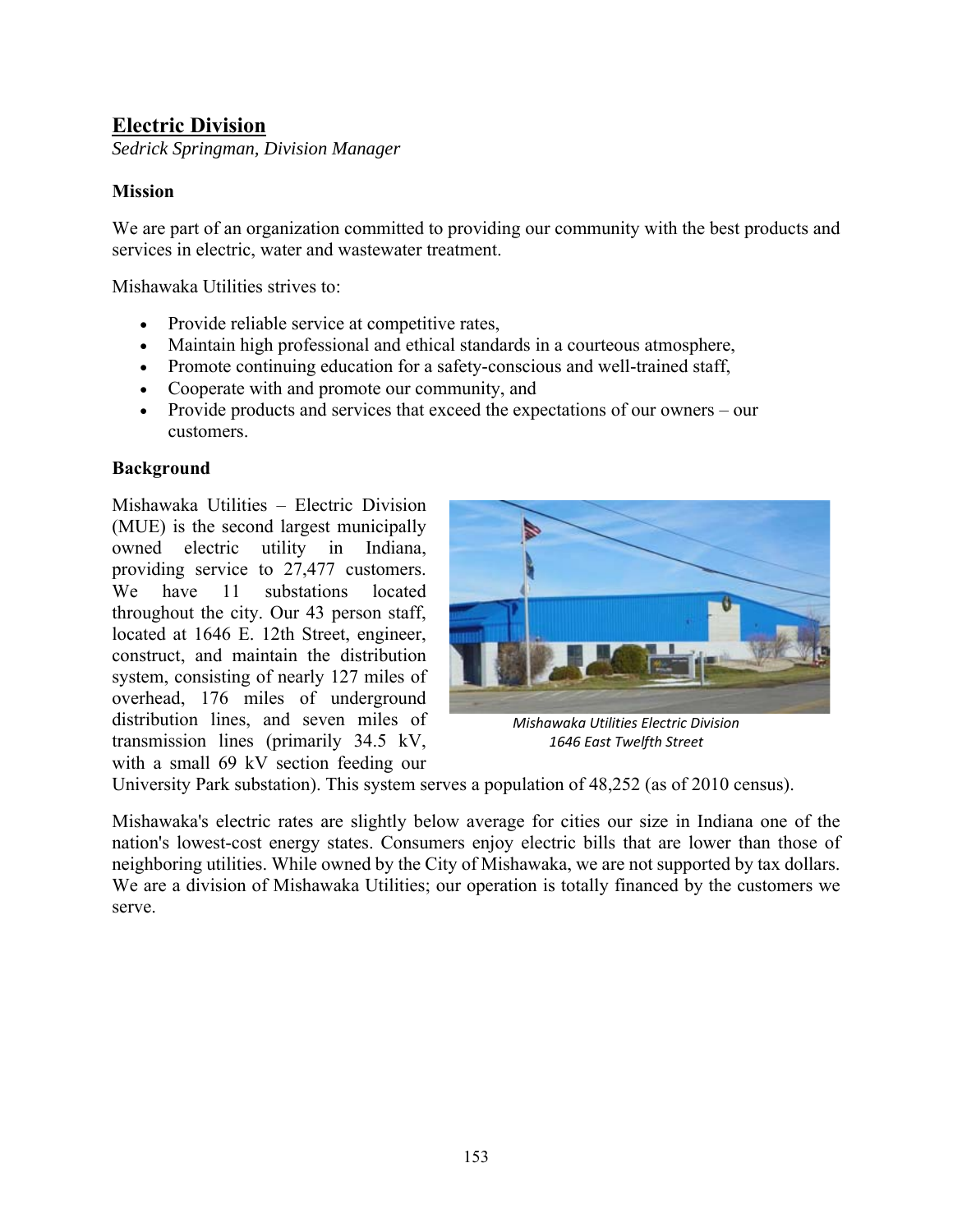#### **Electric Division Process Measures**

| <b>Process Measure</b>                        | 2019            | 2020            | Percent<br>Change |
|-----------------------------------------------|-----------------|-----------------|-------------------|
| Peak Demand Month (month and kW peak demand)  | July<br>133,951 | July<br>131,825 | $-1.60\%$         |
| <b>Total Energy Purchased (kWh)</b>           | 598,175,892     | 575,043,990     | $-3.87\%$         |
| <b>Total Energy Sold (kWh)</b>                | 594,917,937     | 542,664,074     | $-8.78%$          |
| <b>Total Number of Customers Billed</b>       | 27,477          | 28.043          | $+2.05%$          |
| <b>Engineering Projects Completed</b>         | 300             | 272             | $-9.30\%$         |
| Number of Transformers Set                    | 78              | 66              | $-15.30\%$        |
| Number of Metering Dept Work Orders Completed | 22,385          | 17,839          | $-20.30\%$        |

## **Personnel Safety**



All Construction personnel participated in bucket rescue and pole top rescue at our Logan Street Training Facility. Training was administered by the IMEA. This is a recurring annual training item. Safety has been, and will continue to be, our main focus at the Electric Division.

## **System Energy Consumption**

In July we hit our annual peak demand of 131.8 [MW] (10.52 percent less than the previous high of 147.3 [MW], set in August 2006). All distribution equipment operated within design constraints. SCADA provided continuous up-to-date information on transformer loading and system supply voltages. Also, our energy consumption (total energy purchased) for the year was 573,405,300 [kWh], down 4.14 percent from the previous year.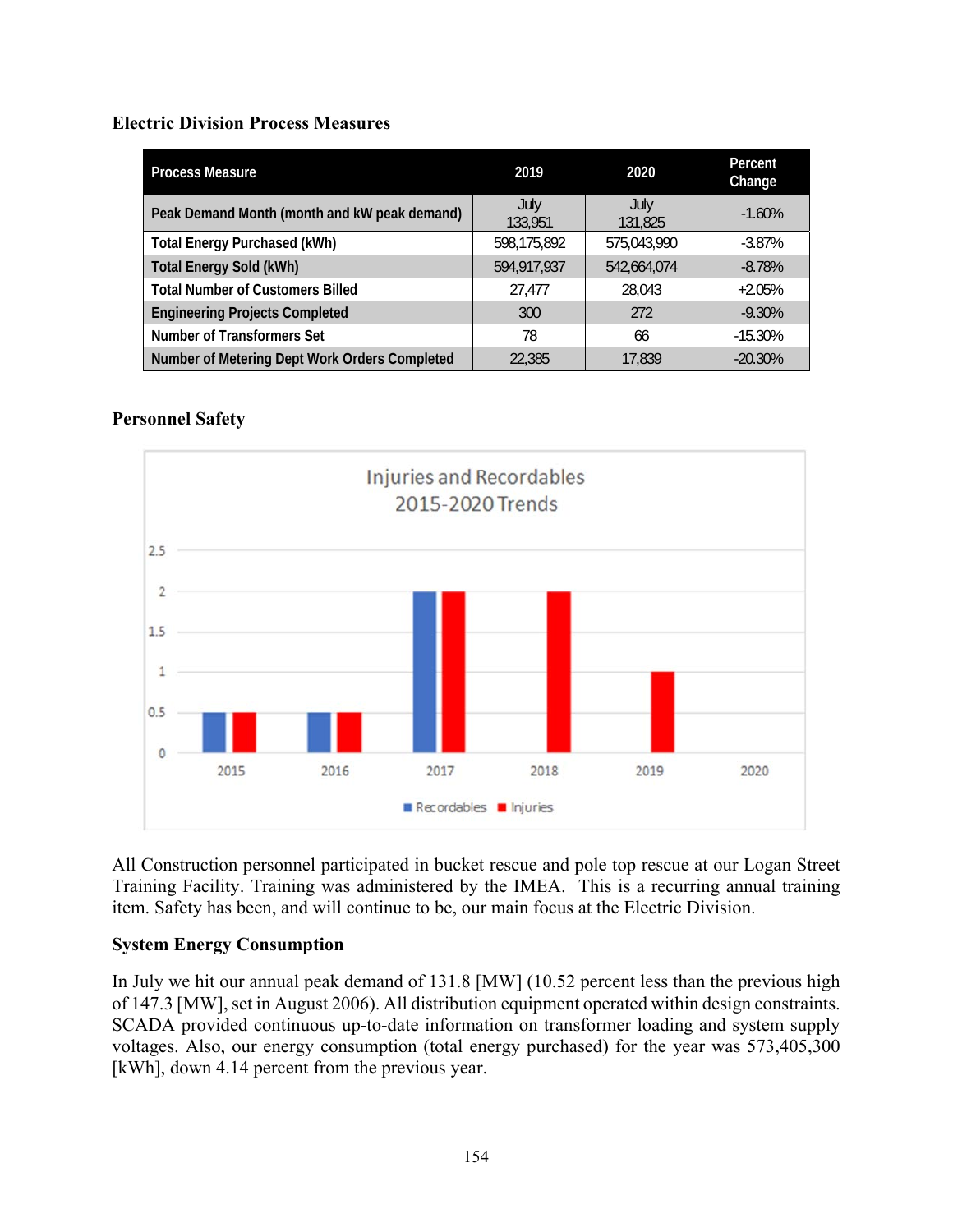#### **Reliability / Performance Enhancements**

- Installed automatic switchgear for Wastewater's main facility.
- Replaced (3) station class transformers at Yellow Dog Extrusions.
- Replaced multiple underground breaker feeds at multiple substations after failures.
- Informed AEP of serious IR issues on their Dodge Tap; they corrected.
- Installed  $(5)$  new breaker relays at various substations, replacing  $(5)$  obsolete relays.
- Rebuilt the entire substation computer network.

#### **Organizational Changes**

#### *Administration Department*

• Sedrick Springman Jr. promoted from Dispatch A to Substation tech

#### *Construction Department*

- Jon Hurley, Journeyman resigned
- Tim Maust retired

#### *Metering*

• Doug Reihl retired

#### **Engineering and Construction**

There were 11 unplanned circuit outages in 2020, with a cumulative unplanned outage time of approximately 18 hours. The number of unplanned outages was 42% lower than the previous year (19 in 2019).

The system continues to provide reliable power. This is due to multiple reasons including ongoing reviews and analysis of system reliability and operational issues, with appropriate actions taken to address areas requiring improvement. Performance has also been positively affected by implementation of reliability driven design changes, an effective preventive maintenance (PM) program, effective implementation of the fuse coordination program, and effective preparation, review, and approval of technical procedures.

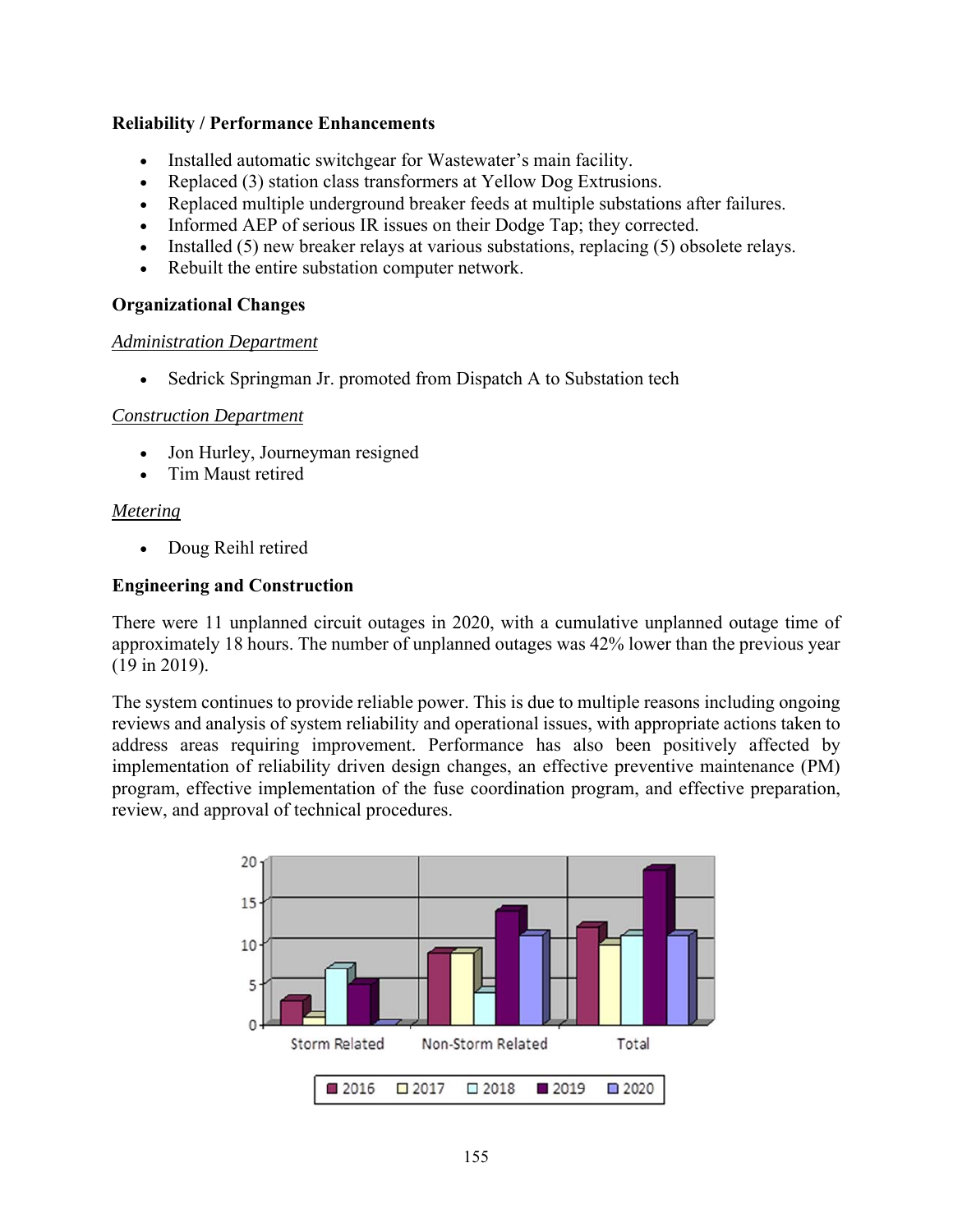## **Support Services**

Some Annual support services were provided for, Summer Concert Series, (Beutter Park and Battell Park), as well as decorations for the Holidays (wreaths and tree downtown and at Battell Park). Our support role includes providing both personnel and vehicle resources for setup and removal.

#### **Preventive Maintenance**

We are continuing with our substation PM program to help prevent and mitigate failures and prolong equipment life.

#### **GIS (Geographical Information System)**

The Electric Division has effectively used its GIS base map to assist outage response teams. GIS information provides both a concise location of the effected residence or business and the necessary information (through its relational database features) to home in on the outage extent.

The MUE GIS implementation expanded further throughout 2020 with daily application of the data collected and maintained in the GIS system including:

- Maintained construction and street light workflow.
- Maintain Street Light Database create reports for monthly billing for Business Office.
- Maintained Futura inspection software to help record issues with pole conditions.
- Maintained Circuit Maps, Futura updates (GPS included), and the transformer database.
- Maintained all iPads/Laptops for Engineering and Construction crews.
- Implementing Electronic UG inspections software. Eliminating paper records.
- Maintained Pole Quality Inspection reports and Alert crews when pole change required.
- Issued new laptops to crews so they can edit in the field, with Futura Mobile software.

## **Project Engineering Activities**

2020 was another busy year for the Electric Department's Projects staff. The Projects Team includes a Projects Manager and 2 senior projects assistants who oversaw 300 projects for the year. Projects included in that number were 86 new residential underground house services, 12 new commercial three phase services and 24 decorative light posts knocked down and re-installed.

The projects department's duties include the design of new electric service to customers (residential & commercial), the design of electric circuits, and meeting with customers, contractors, and Mishawaka Utilities crews. They also contact 811 for locates and provide the needed paperwork for the crews daily. The projects department assists the Electric Division and the City in many ways throughout the year and strives to provide excellent customer service.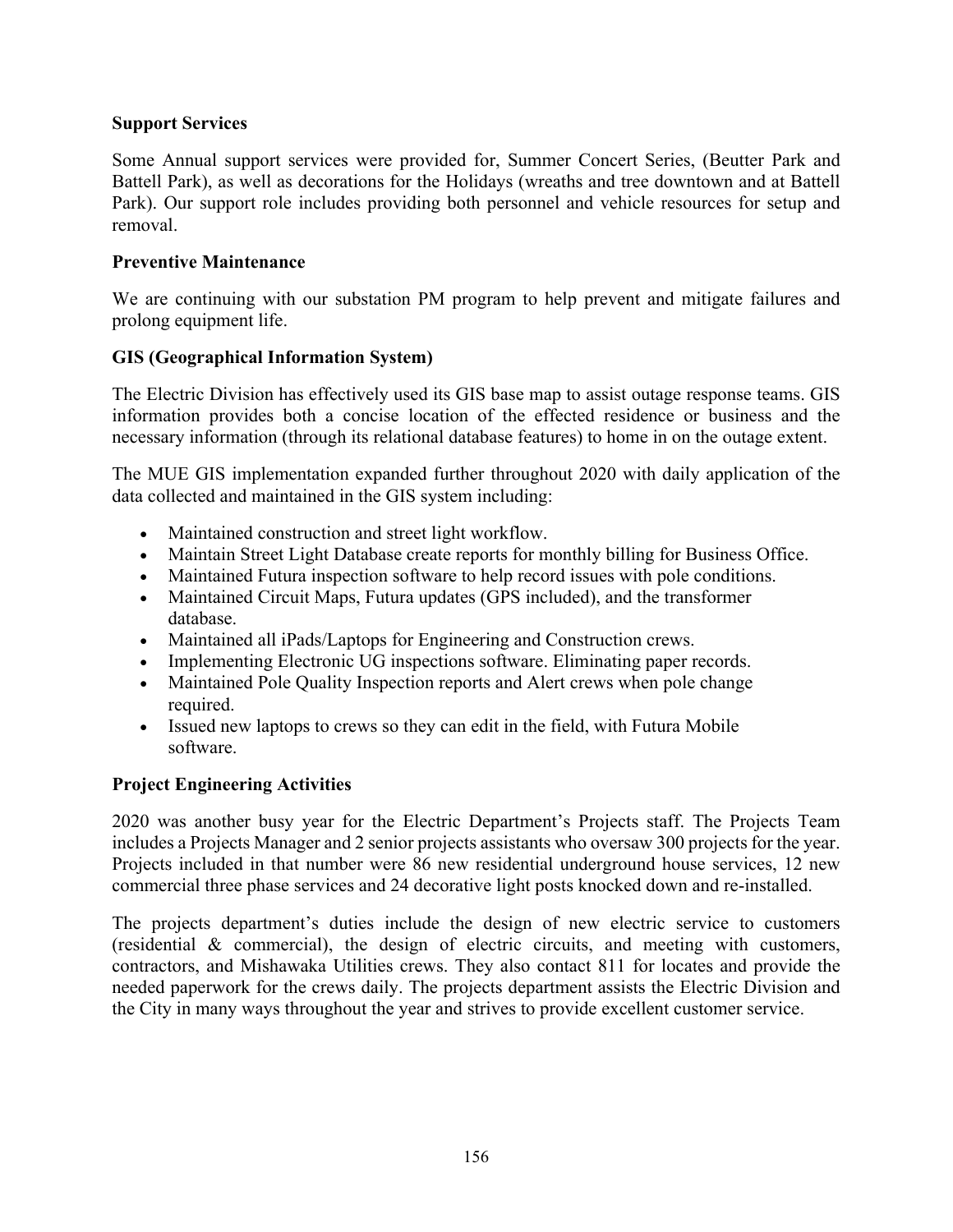The most demanding projects (those requiring more than 160 hours per crew) included the following:

- Electric distribution improvements (line maintenance projects):
	- <sup>o</sup> Support for the new Union Sub Station
	- <sup>o</sup> Replacing outdated electric closures with new transformers
	- <sup>o</sup> Replacing failed utility poles found by our Utility Pole inspection program
	- <sup>o</sup> Installed at multiple locations new 600-amp switches and fault indicators to reduce outage times.
- Substation Support:
	- <sup>o</sup> Scheduled projects to support:
		- Switching
		- **Breaker Testing Switching**
- Major Projects:
	- <sup>o</sup> Ironworks Complex
	- <sup>o</sup> New Phase of The Habitat Homes
	- <sup>o</sup> Mishawaka High School Parking Lot and Street Renovations
	- <sup>o</sup> Main St. Commons-Mission BBQ & Raising Canes
	- <sup>o</sup> Beutter Park Beer Garden
	- <sup>o</sup> Addition at Hospice
	- <sup>o</sup> Twin Branch Park Renovation
	- <sup>o</sup> Condemned Pole Replacements
	- <sup>o</sup> Crawford Park Renovation
- System PM:
	- <sup>o</sup> Vault Hazard Testing
	- <sup>o</sup> SF6 gas inspection and servicing of all puffers in service
	- <sup>o</sup> Transformer Inspections

#### **Metering**

The Mishawaka Utilities Metering Department is comprised of the Metering Manager, five Service Representatives (Reps) and four Meter Readers. It is the responsibility of this department to maintain all electric meters and read all (electric and water) meters in the City. It is the sole responsibility of the meter readers to read an average of 28,119 electric customers and 18,189 water customers on a monthly basis (18,189 based on July 2020 which includes sprinkling accounts). The Metering Manager has been able to keep the monthly reading schedule at or near 30 days.

In conjunction with reading the meters, the Metering Department completes any re-read service orders that are requested. The request for a re-read could be made by the customer and/or the Data Processing Department if the original reading is in question.

The Service Reps duties include doing power quality tests and recording procedures along with replacing existing meters throughout the City to radio read meters (AMR-Automated Meter Reading). By installing an AMR meter, an accurate monthly reading is obtained without requiring meter access. The AMR meter is not only time efficient but is also a convenience for the customer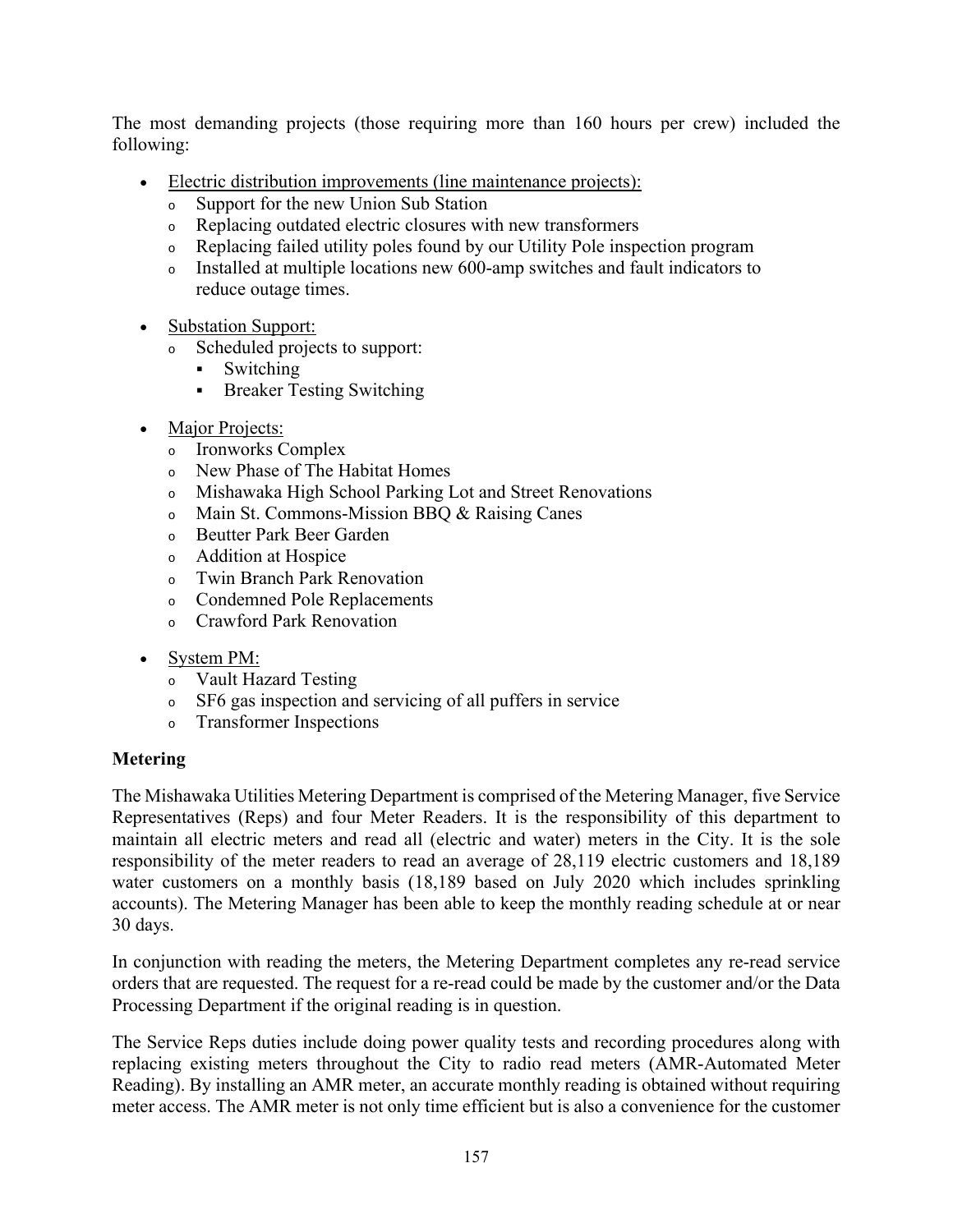who no longer must provide access. The following graph depicts performance by the Metering Department in the area of work orders.



The Service Reps, who run the disconnect truck, completed 61 disconnect lists which included 2,046 customers. A processing fee of 25.00 is incurred for each customer on the disconnect list. For the year 2020 there was \$51,150 in charges (\$25.00 fee x 2,046). There are seven areas (cycles) in the City for which disconnect lists are performed on a monthly basis. These lists are for customers who are delinquent on their utility bills. The disconnect truck also runs special disconnects throughout the month that could be for delinquency on payment plans or deposits. During follow-up visits, to disconnected customers, 19 were found to have tampered which resulted in tampering fees totaling \$1,425 (\$75.00 x 19).

The Metering Department continues to make strides in changing meters from three-phase mechanical thermal demand meters to electronic solid-state meters. In addition, single-phase Abase adaptor upgrades were also performed. As a team, we were able to change 2,966 mechanical meters to AMR meters.

The Metering Department attended several training sessions including bi-monthly IMEA Safety & Training and in-house training sessions. The Metering Department strives to implement the newest metering technology to ensure the best quality service for the citizens of Mishawaka.

# **Operations**

Within the Mishawaka Utilities Electric Division, the Engineering, Construction, and Metering Departments all rely on the Operations Department for support. The Operations Department purchases, coordinates and maintains all goods, services and rolling stock for the Electric Division.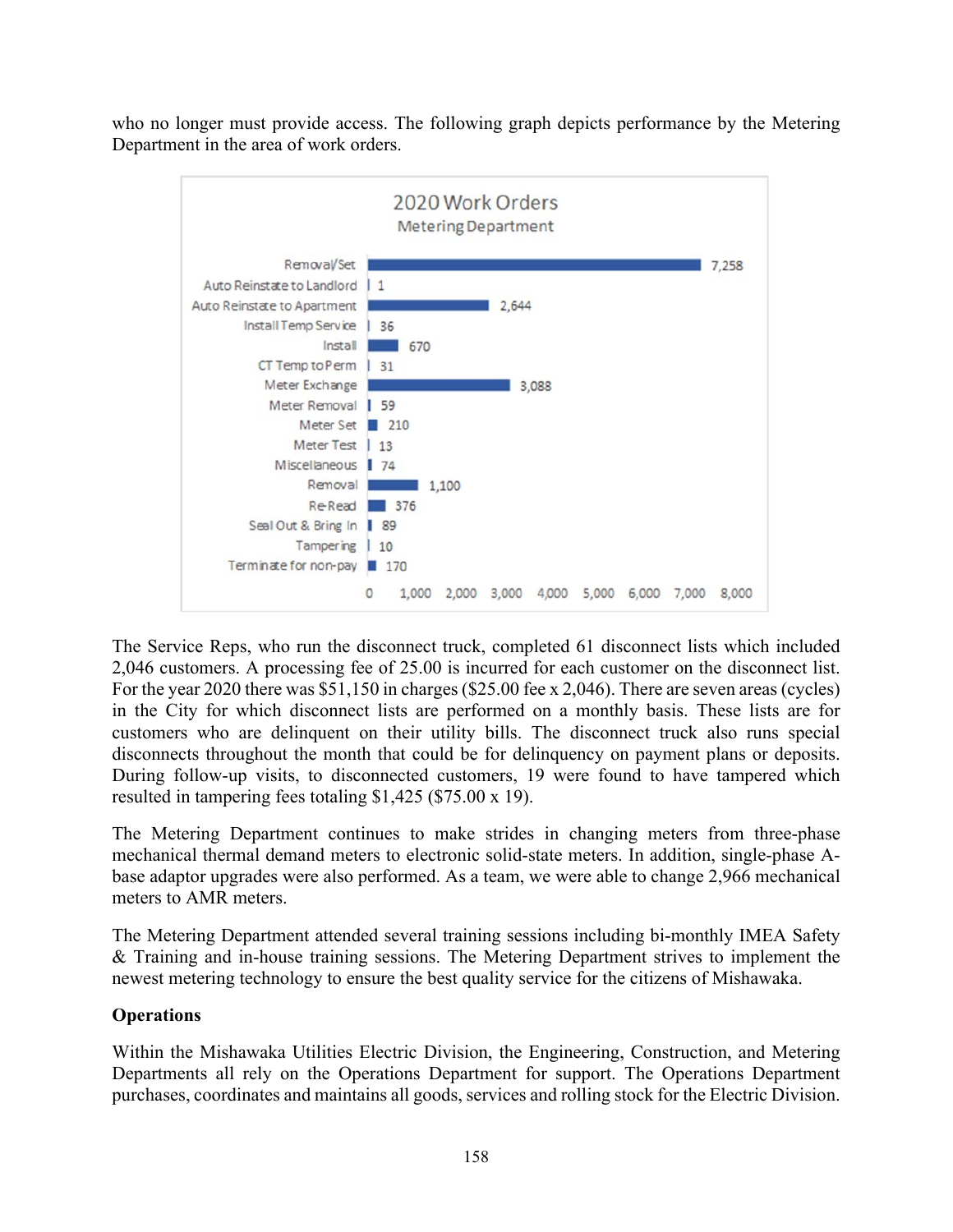In conjunction with the Business Office, the Operations Department generates bills for contracted services (set up by Engineering) and damage claims to our facilities (due to traffic accidents and contractor dig-ins). The Operations Department also assists the Accounting Department in keeping accurate material and accounts payable records, and by generating all purchase orders and job costing reports. Other key functions of the Operations Department include:

- Dispatching crews and providing assistance to both customers and other divisions over the telephone and two-way radio.
- Maintaining all records for use by Accounting, Engineering, and Construction pertaining to transformers, meters, and inventory material.
- Maintaining the storeroom and issuing materials to construction crews.
- Issuing polyphase meter sockets to electrical contractors.
- Tracking the SCADA system that monitors the entire substation network.

The Operations Department is headed by Ross Trimboli, the Operations Coordinator, who completed his 35th year of service. The Electric Dispatch office is staffed by Clerk Dispatcher "A" Chuck Brunner, the senior member and crew leader with 22 years of service. He continues to be strong, capable employee that provides critical support to the rest of the Electric Division. Sedrick Springman, Jr., the other Clerk Dispatcher "A", left Operations in November to take the Substation Technician position that would be vacated by the retirement of Gary Kull on January 8th, 2021.

2020 saw us continue to modernize our fleet. For our Construction Department, we purchased a new 2020 Ford F350 4x4 utility body truck, a new 2020 Vermeer RTX450 trencher/backhoe unit and a 2020 Sure-Trac 16' Tilt Deck Utility trailer to transporting equipment such as our trencher/backhoe and mini-excavator.

Operations assists in generating additional revenue for the Electric Division by processing billings for traffic accidents, damage to facilities by contractors and construction costs outside the normal scope of service. Billings generated in 2020 totaled \$93,919.72.

Inventory purchases increased in 2020. Two projects were main contributors to this increase. The first was the material and the 212 aerial and pad mount transformers necessary to upgrade our physical plant in the 4th St., Logan St., and Union St. substation service areas due to the construction of the new Union St. Substation. The second was the LED streetlight retrofit project. The total increase was \$570,823.00 over 2019 purchases.

We continue our partnership with Anixter Power Solutions by utilizing their Vendor Managed Inventory system, or VMI. Mishawaka Utilities entered into this partnership in January of 2009 to provide a computerized inventory management system with Anixter acting as our primary vendor for line construction and maintenance material.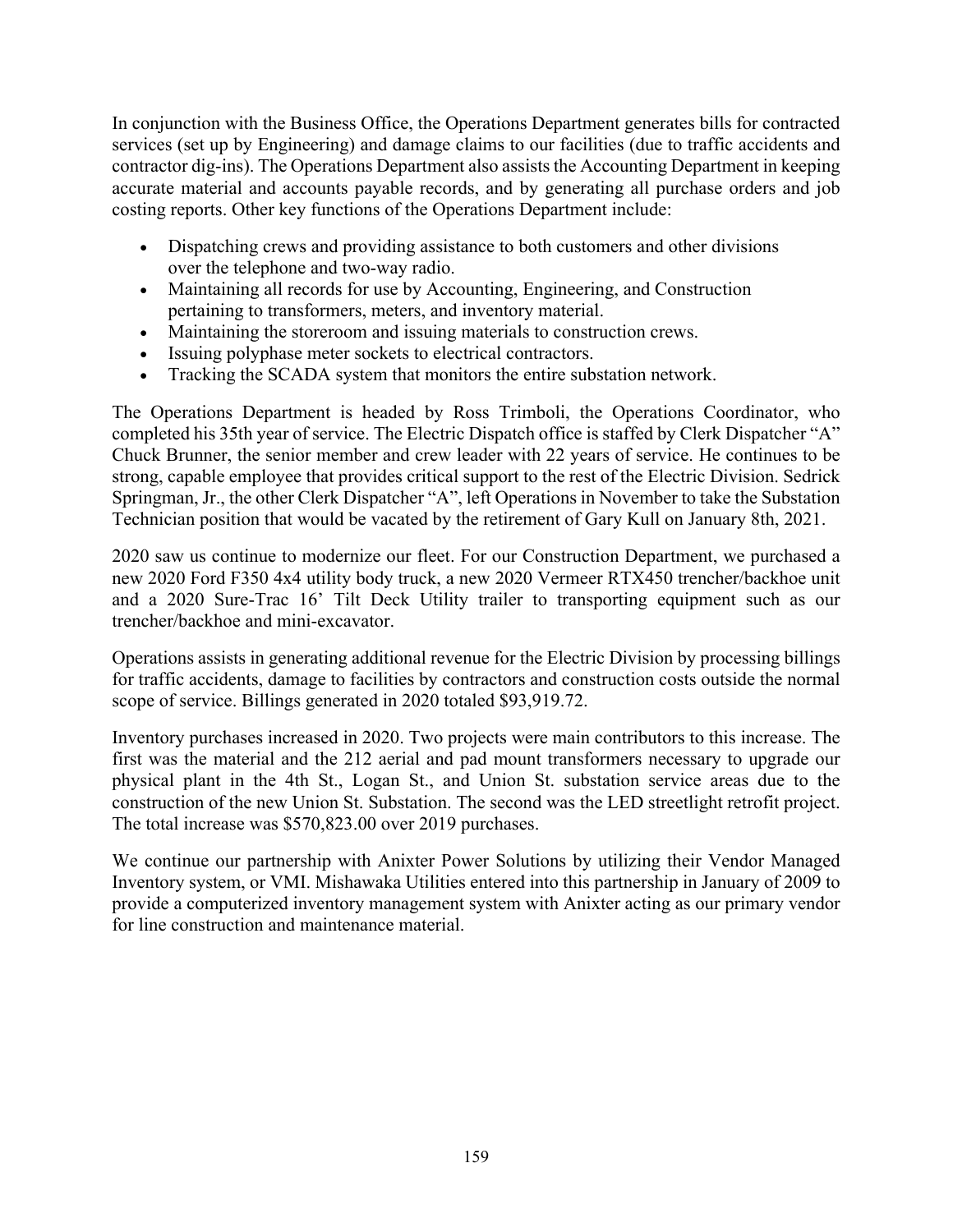|  |  | The following chart breaks down our inventory spending, comparing 2019 to 2020: |  |
|--|--|---------------------------------------------------------------------------------|--|
|  |  |                                                                                 |  |

| Item                           | 2019      | <b>Dollars Spent</b><br>2020 | Percent<br>Change |
|--------------------------------|-----------|------------------------------|-------------------|
| <b>Aerial Transformers</b>     | \$88,428  | \$303,246                    | $+242.93%$        |
| <b>Padmount Transformers</b>   | \$385,013 | \$768,740                    | +99.67%           |
| <b>Transformer Accessories</b> | \$90,502  | \$60,180                     | $-33.50%$         |
| Pipe                           | \$72,837  | \$70,991                     | $-2.53%$          |
| <b>Pipe Accessories</b>        | \$2,608   | \$1,561                      | $-40.15%$         |
| <b>Meters</b>                  | \$206,828 | \$137,457                    | $-33.50%$         |
| <b>Meter Accessories</b>       | \$22,498  | \$24,832                     | $+10.37%$         |
| Wire                           | \$441,631 | \$287,354                    | $-34.93%$         |
| <b>Wire Accessories</b>        | \$79,142  | \$102,685                    | $+29.75%$         |
| <b>Poles</b>                   | \$144,726 | \$85,394                     | $-41.00\%$        |
| Pole Accessories               | \$36,066  | \$64,122                     | $+77.79%$         |
| <b>Street Light Poles</b>      | \$56,925  | \$210,616                    | $+269.99\%$       |
| <b>Lighting Accessories</b>    | \$152,374 | \$257,578                    | $+69.04%$         |
| <b>Service Materials</b>       | \$104,176 | \$79,821                     | $-23.38%$         |

The Operations Department strives for efficiency in the administration of procurement and accounting, the management of materials and services, and the maintenance of the fleet and facilities. It serves as an integral support department for the Electric Division. When called upon, Operations also assists other Mishawaka Utilities divisions as well as City of Mishawaka departments with any tasks necessary. As the Operations Department looks ahead to meeting the new challenges of 2021, it welcomes the opportunity to build upon past accomplishments and to develop our future successes.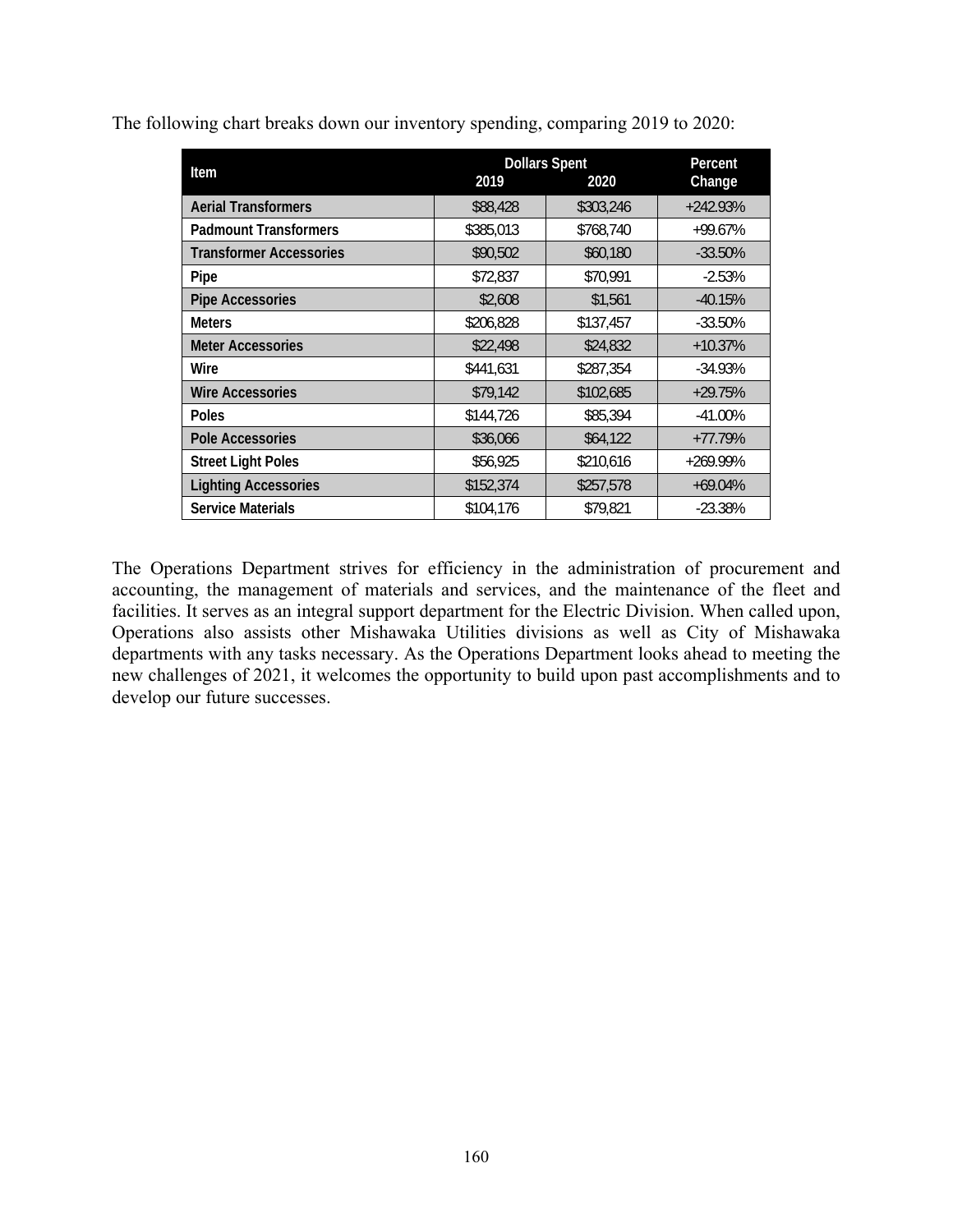# **Sewer Department**

*Tom Dolly, Manager* 

The Sewer Department cleaned a total of 161,788 feet of sewer lines and televised 181,178 feet of sewer lines in 2020. The collection system has over 200 miles of sanitary sewers and storm lines. Cleaning and televising are important processes in maximizing flow of sewage to the Wastewater Treatment Plant and determining what needs repaired or replaced. Reports of larger sewer/storm infrastructure that need to be repaired are often identified and sent to the Engineering Department for bidding.

The Sewer Department has 14 employees that do cleaning, televising, new sewer hookup inspections, sewer locates for digging, and repairs. The Sewer Department also assists the Street Department in the winter with plowing.

#### **Video Surveillance Program**

The Department has a planned video surveillance program with precise documentation on sewers that may need maintenance. The video inspection crew checks the integrity of the pipe, the condition of sanitary sewer laterals, and validates repairs or lining.

Mishawaka Sewer Maintenance Department 2019



*Front (l‐r): Jon Jozwiak, DJ Schidler, Grady Faulkner, Melanie Weber, Gary Isle, Steve Weston, Chad McCann, James Clark. Back (l‐r): Tom Dolly, Skyler Ryan, Ashtin Galletti, Justin Hill, Mathew Hazinski, Ryan Lewis, Aaron Koszyk, John Francis, Joe Sutherland, Ian McAllister.*

The video surveillance crew records all visual data and all manually documented information that is gathered. This information is uploaded to the city's GIS and Engineering departments for further study and updating of the city's GIS maps. Inspections of new sewer system extensions through sewer televising are conducted to ensure that the construction meets our City specifications.

The video inspection trucks are also equipped with a lateral launch system that gives us the ability to televise residential laterals from the main line in the street up to the house to determine blockages or damage. We are able to take our mini push-cam system into homes to televise from the house to the street to determine blockages or damage. In 2020, we televised over 2,567 feet of residential laterals with the push-cam system for a grand total of 183,745 feet of main line and lateral lines televised.

The employees assigned to push cam inspections may also be assigned to do sewer locates for contractors, and follow-ups on residential issues. These employees performed 194 sewer excavation inspections in 2020.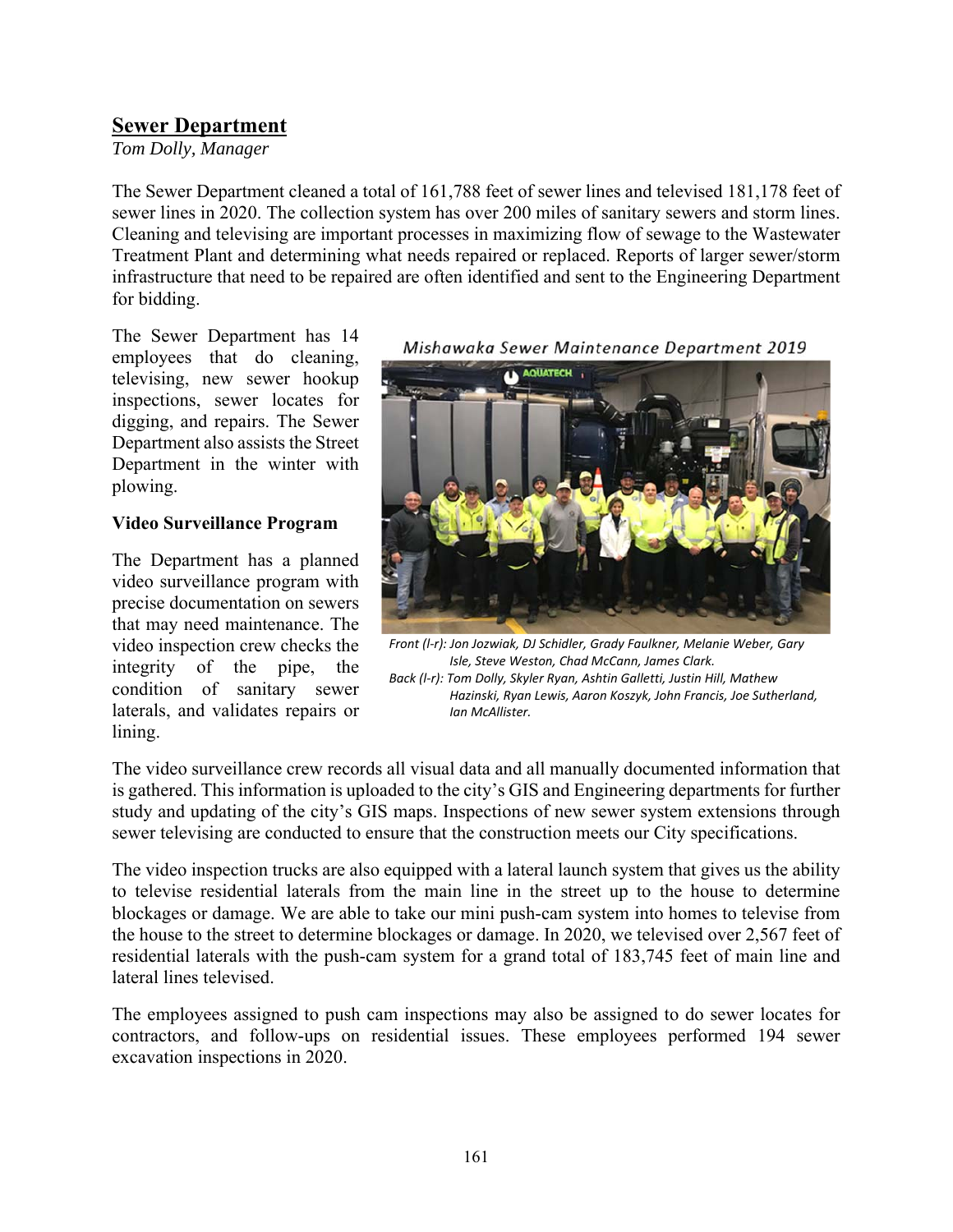# **Sewer Maintenance Statistics**

| 2020 Collection System Summary          |            |  |  |  |  |  |
|-----------------------------------------|------------|--|--|--|--|--|
| <b>Total Sewer (Sanitary and Storm)</b> | 200 miles  |  |  |  |  |  |
| Sewer Lines Cleaned (miles)             | 33.21      |  |  |  |  |  |
| Sewer Lines Televised (miles)           | 34.80      |  |  |  |  |  |
| <b>Residential Service Calls</b>        | 180        |  |  |  |  |  |
| Residential Service after hours         | 25         |  |  |  |  |  |
| <b>Residential Laterals Televised</b>   | 41         |  |  |  |  |  |
| Sewer Insurance Claims                  | 69         |  |  |  |  |  |
| <b>Sewer Permit Inspections</b>         | 194        |  |  |  |  |  |
| <b>As-built Inspections</b>             | 8          |  |  |  |  |  |
| Sewer Line Rehab, CIPP                  | 7,771 feet |  |  |  |  |  |
| Sewer Lines Rehabilitated               | 31         |  |  |  |  |  |
| Manhole Rehab. (poly line)              | 43         |  |  |  |  |  |
| Rehab. Cost Total                       | \$838,666  |  |  |  |  |  |





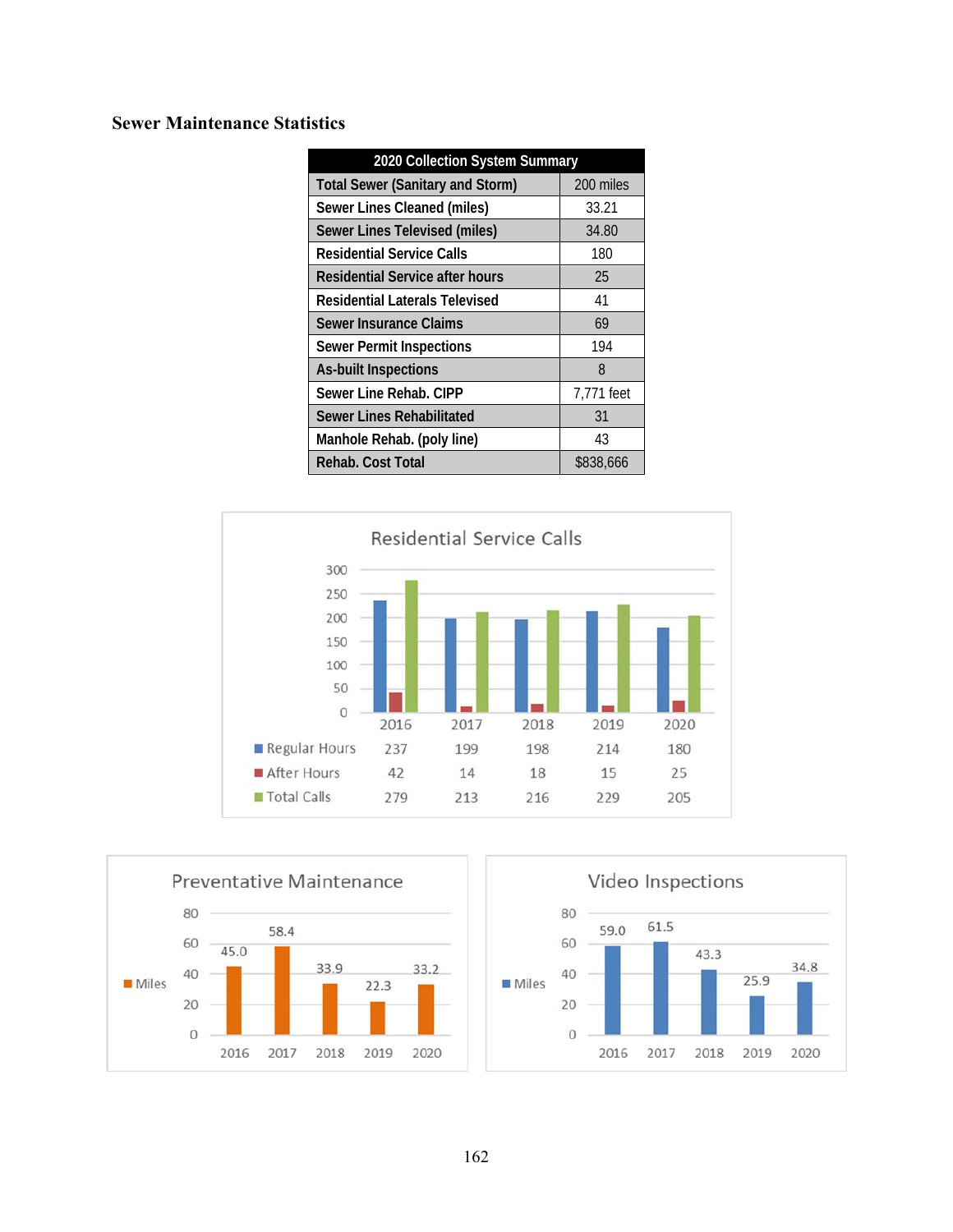#### **Sewer Insurance Program**

Over the past year, 180 calls were received from residents during normal working hours and 25 after hour's requests for our personnel to check the sewer main. These calls ranged from homes with sewer problems, odors coming from the sewer line, water standing in the street or following up on contractor cleaned laterals. Of the 205 total calls, 69 residents qualified for the sewer insurance program. These 69 sewer insurance work order calls were taken, set-up and completed by our office personnel.

These residents had repairs that ranged from a simple second opinion cleaning and 1-year guarantee against tree roots, to more extensive projects such as excavation and lateral repair. This program has proven to be very successful in assisting Mishawaka's residents with the high cost of sewer lateral repairs. More of the specifics regarding the sewer insurance program can be found on our City's website.





#### **CIPP Sewer Rehabilitation Various Locations 2020**

As part of ongoing infrastructure improvements, Cured-in-Place Pipe (CIPP) lining totaling 7,771 feet rehabilitated 31 various key sewer lines. The project also included the structural rehabilitation of 43 manholes with polyurethane lining. This was indeed our largest, most comprehensive rehabilitation project with an investment of \$838,666.

The Sewer Department continues to strive to improve its preventative maintenance programs and, through cost-effective measures, maintain the current level of services provided. Through its various programs, the division endeavors to preserve and maintain its major infrastructure system investment. Working together as a team with all Departments has proven to be one of the most important keys to success in 2020.



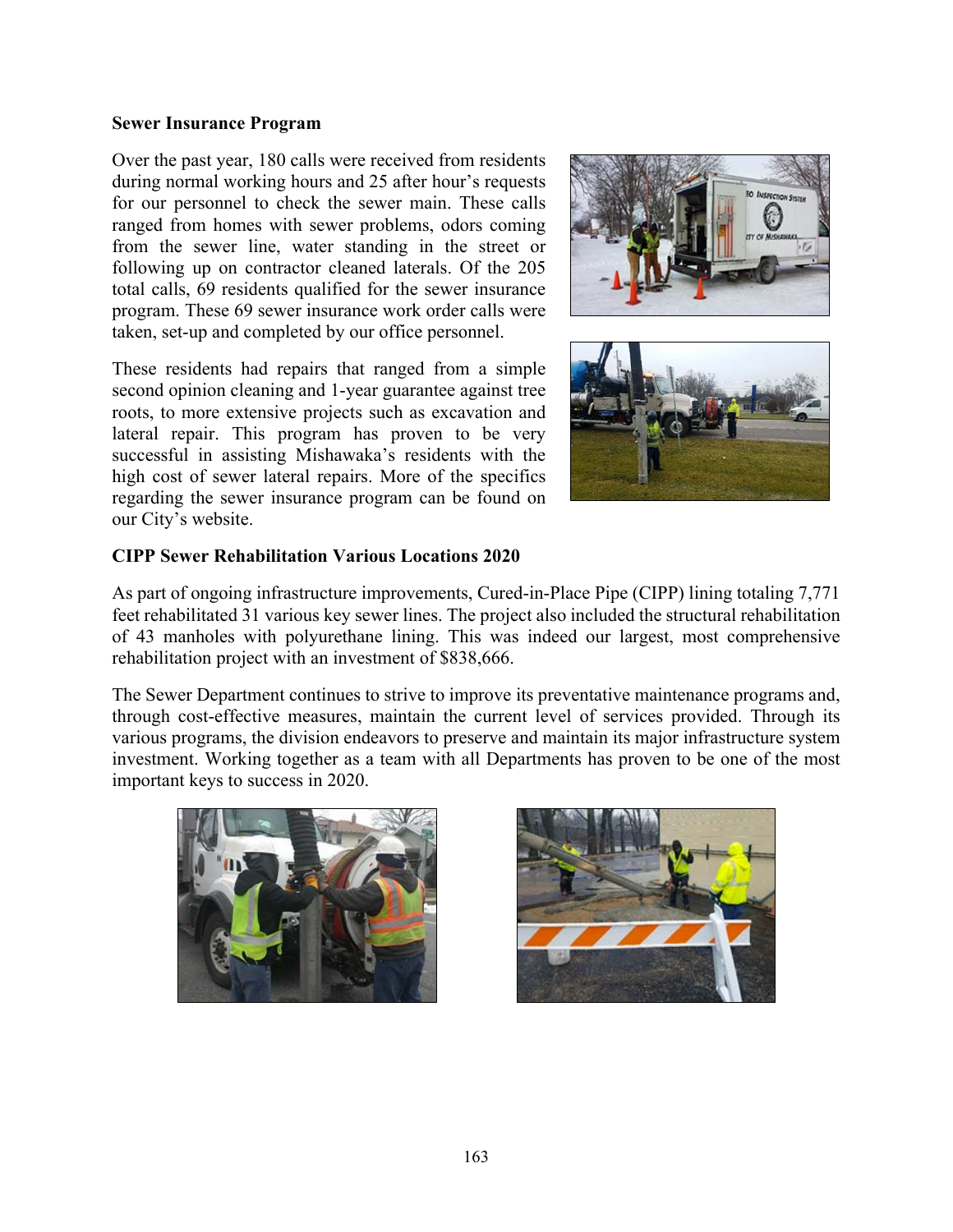# **Preventive Maintenance Summary**

|                                           | Feet          | <b>Miles</b> |
|-------------------------------------------|---------------|--------------|
| <b>Sanitary Sewer Jetted and Vactored</b> | 115,277       | 21.83        |
| <b>Sanitary Sewer Root Cut</b>            | 2,825         | .54          |
| <b>Sanitary Sewer Root Treatment</b>      | $\mathbf{I}$  | $\Omega$     |
| <b>Combined Sewer Jetted/Vactored</b>     | 46.236        | 8.76         |
| <b>Combined Sewer Root Cut</b>            | 7,947         | 1.50         |
| <b>Combined Sewer Root Treatment</b>      | $\mathcal{L}$ | O            |
| <b>Storm Sewer Jetted and Vactored</b>    | 275           | .05          |
| <b>Storm Sewer Root Cut</b>               | 2.825         | .53          |

|                                             | Number  |
|---------------------------------------------|---------|
| <b>Inlets Cleaned</b>                       | 115,277 |
| <b>Catch Basins Cleaned</b>                 | 2,825   |
| <b>Drywells Cleaned</b>                     |         |
| <b>Manholes Cleaned</b>                     | 46,236  |
| <b>Vactoring Hours</b>                      | 7,947   |
| <b>Sanitary Sewer Back-Up</b>               | 0       |
| <b>Storm Sewer Back-up</b>                  | 275     |
| <b>Miscellaneous: Total Miles of Maint.</b> | 33.21   |

# **Video Inspections**

|                                      |                  | Feet          | <b>Miles</b> |
|--------------------------------------|------------------|---------------|--------------|
| <b>Sanitary Sewer TV Inspected</b>   | Existing         | 107.646       | 20.39        |
|                                      | <b>New</b>       | 15,576        | 2.95         |
| <b>Storm Sewer TV Inspected</b>      | Existing         | 259           | .05          |
|                                      | New              | $\mathcal{O}$ | 0            |
| <b>Combined Sewer TV Inspected</b>   | Existing         | 57.697        | 10.92        |
| Service Laterals TV Inspected<br>-41 | Existing         | 2.567         | .49          |
|                                      | <b>New</b>       |               | $\theta$     |
|                                      | Total Televised: | 183.745       | 34.80        |

# **Maintenance Repair Summary**

| <b>Sanitary &amp; Combined Manhole Entry</b><br>3<br><b>Sanitary Main Repairs</b><br>$\left( \right)$<br><b>Sanitary Manhole Repairs</b><br>0<br><b>Sanitary Manholes Replaced</b><br>O<br><b>Sanitary Manhole Invert Repairs</b><br>0<br><b>Sanitary Manhole Bench Repairs</b><br>0<br><b>Storm Grate Replaced or Repaired</b><br>O<br><b>Combined Manhole Raised to Grade or</b><br>1<br><b>Exposed or Repaired</b><br><b>Storm Main Repairs</b><br>0<br><b>Storm Manhole Repairs</b><br>O<br><b>Combined Manhole Invert/Bench Repair</b><br>0 |  |
|--------------------------------------------------------------------------------------------------------------------------------------------------------------------------------------------------------------------------------------------------------------------------------------------------------------------------------------------------------------------------------------------------------------------------------------------------------------------------------------------------------------------------------------------------|--|
|                                                                                                                                                                                                                                                                                                                                                                                                                                                                                                                                                  |  |
|                                                                                                                                                                                                                                                                                                                                                                                                                                                                                                                                                  |  |
|                                                                                                                                                                                                                                                                                                                                                                                                                                                                                                                                                  |  |
|                                                                                                                                                                                                                                                                                                                                                                                                                                                                                                                                                  |  |
|                                                                                                                                                                                                                                                                                                                                                                                                                                                                                                                                                  |  |
|                                                                                                                                                                                                                                                                                                                                                                                                                                                                                                                                                  |  |
|                                                                                                                                                                                                                                                                                                                                                                                                                                                                                                                                                  |  |
|                                                                                                                                                                                                                                                                                                                                                                                                                                                                                                                                                  |  |
|                                                                                                                                                                                                                                                                                                                                                                                                                                                                                                                                                  |  |
|                                                                                                                                                                                                                                                                                                                                                                                                                                                                                                                                                  |  |
|                                                                                                                                                                                                                                                                                                                                                                                                                                                                                                                                                  |  |
|                                                                                                                                                                                                                                                                                                                                                                                                                                                                                                                                                  |  |
| Storm Manhole Invert/Bench Repair<br>O                                                                                                                                                                                                                                                                                                                                                                                                                                                                                                           |  |
| $\overline{7}$<br><b>Storm Inlet Repairs/Replaced</b>                                                                                                                                                                                                                                                                                                                                                                                                                                                                                            |  |
| <b>Storm Catch Basin Repairs/Replaced</b><br>4                                                                                                                                                                                                                                                                                                                                                                                                                                                                                                   |  |
| <b>Combined Catch Basin Replaced/Repaired</b><br>0                                                                                                                                                                                                                                                                                                                                                                                                                                                                                               |  |
| <b>Combined Inlets Repaired/Replaced</b><br>0                                                                                                                                                                                                                                                                                                                                                                                                                                                                                                    |  |

| <b>Bags of Concrete</b>         | 58.5 |
|---------------------------------|------|
| Castings                        |      |
| Pre-Fabs                        |      |
| <b>Risers</b>                   |      |
| <b>Sewer Permit Inspections</b> | 194  |
| <b>Water Tap Inspections</b>    |      |
| "As-Built" Inspections          |      |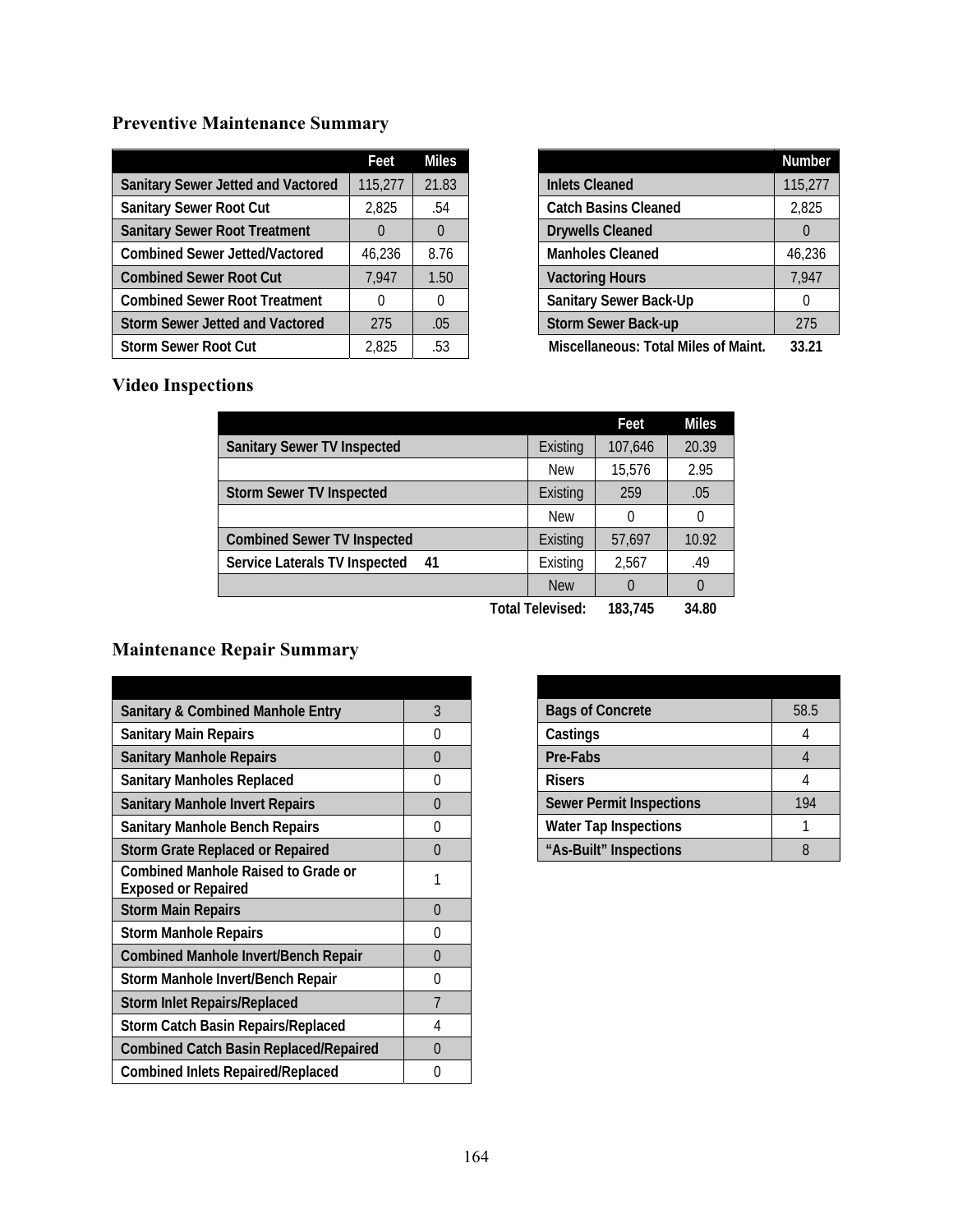# **Wastewater Division**

*Karl Kopec, Manager* 

## **Overview**

The mission of the Wastewater Division is to protect public health and the water environment of the community and to provide efficient service at a reasonable cost. Mishawaka's wastewater treatment plant is a Class IV facility with an average design capacity of 20 million gallons per day (MGD). Class IV facilities comprise the largest and most complex treatment facilities in the state.

The service area that contributes flow to the wastewater facility extends beyond the city



limits. Areas served include new developments in Osceola, and parts of the county north, east, and south of the city limits.

Mishawaka's wastewater treatment facility serves residential, commercial, and industrial accounts. Residential customers account for 57 percent of total flow. The treatment facility operates 24 hours per day, 365 days a year. The twenty-five employees of the Wastewater Division have over 489 years of combined wastewater experience. Eight members of the staff hold Indiana's highest level of professional operator certification.

Water is the most valuable natural resource in the world. Municipalities must manage and steward wastewater from multiple sources. In 2020 the Water Environment Federation formally began using the term Water Resource Recovery Facility (WRRF) in place of Wastewater Treatment Plant. This change focuses on the products and benefits of treatment rather than the waste coming into facilities. With the ability recover valuable resources from wastewater such as phosphorus, nitrogen, methane, and clean water, Mishawaka is proud to provide state of the art water resource recovery.

## **The Treatment Process**

Mishawaka's wastewater treatment consists of the following processes: influent screening, grit removal, primary settling, activated sludge secondary treatment, final clarification, disinfection, post aeration, and anaerobic digestion. The treatment facility operates in a conventional activated sludge mode. The activated sludge process is a biological treatment process in which a mixture of wastewater and activated sludge bacteria are aerated and mixed. Single stage nitrification is used to convert toxic ammonia to nitrate. Phosphorus is removed by chemical precipitation.

Solids generated in the treatment process are biologically converted in an anaerobic environment into simple organic compounds and become known as biosolids. These biosolids are dewatered at the Biosolids Facility and are land applied on area farm fields for soil conditioning and fertilizing. Land application of biosolids is recycling in its truest sense.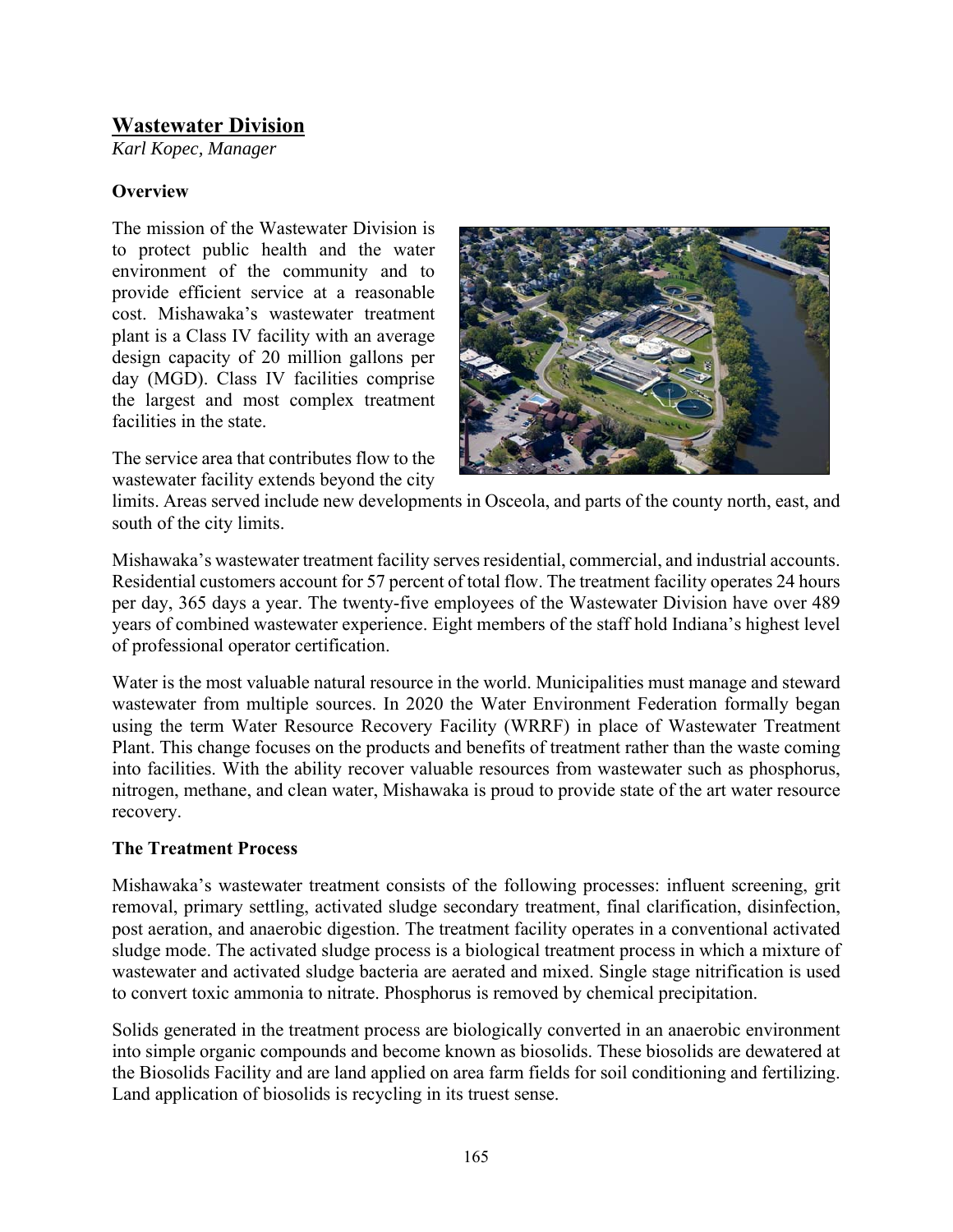A byproduct of anaerobic digestion is digester gas. This gas is 65% methane and is captured, compressed and is used as a fuel in the treatment plant boilers that provide heat to the plant buildings and also the anaerobic digesters. The two, one million-gallon primary digesters must be held at 100 degrees F. Digester gas is a free and renewable source of energy. Utilizing digester gas offsets the amount of natural gas that must be purchased and significantly reduces carbon dioxide emissions from the facility. Approximately 60 thousand cubic feet per day is generated, replacing purchased natural gas.

#### **Wastewater Long-Term Control Plan (LTCP)**

Like many other Indiana communities, Mishawaka was developed with a combined sewer system (CSS). During large storms the CSS, which carries both sewage and storm water, can become overloaded resulting in discharges of untreated sewage into the St. Joseph River. The Clean Water Act (CWA) requires cities with combined sewer systems to develop long-term control plans (LTCP) to reduce or eliminate discharges of combined sewage. Mishawaka's LTCP was entered into a Federal consent decree in May of 2014.

Over the last 30 years, Mishawaka has reduced its combined sewer overflows from 314 million gallons to 4.1 million gallons in a typical year. This is a 98.7% reduction in CSO volume from the baseline year of 1990 and represents capture and treatment of 99.54% of wet weather flow. Approximately \$250 million has been spent to date on CSO control. This impressive volume reduction and percent capture illustrate that the right investments have largely already been made.

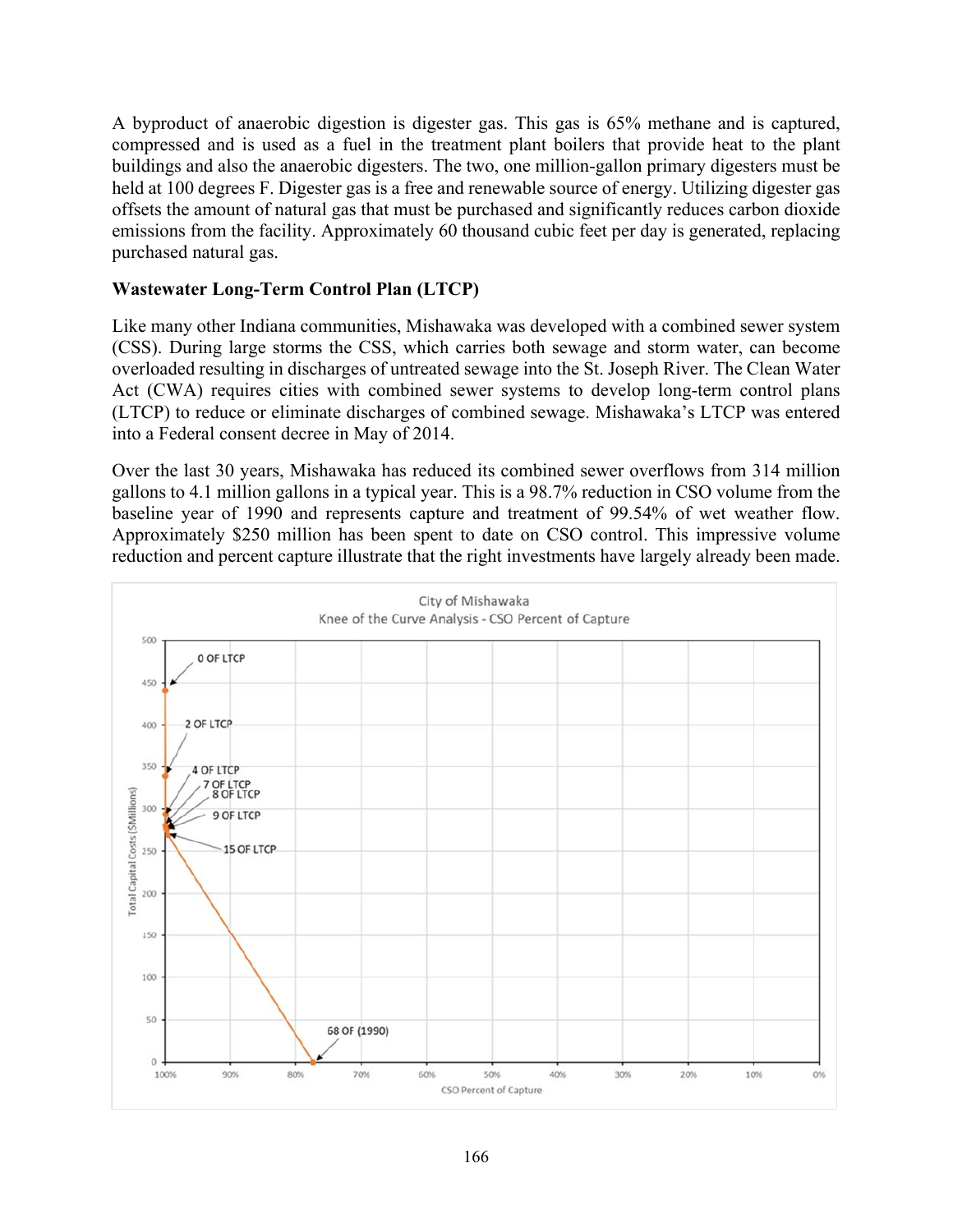Studies have shown that eliminating the remaining 1.3% of Mishawaka's CSO volume would result in no measurable improvement in river water quality. The CWA and US EPA require a level of CSO control where the cost of compliance surpasses the point that results in an equivalent environmental benefit. The cost to remove the last 1.3% cannot be justified. The phenomenon of diminishing returns is common when dealing with water pollution controls. The costs often far exceed the incremental benefits to eliminate the last CSOs. The bottom line is that if LTCP improvements are required to be built as currently mandated, the cost to remove the last 1.3% of CSO volume would exceed \$160 million. This is not the right investment of ratepayers' money. It is entirely unacceptable based on our understanding that the end result would not measurably improve the water quality of the St. Joseph River and would be financially crippling relative to the modest means of many of our citizens.

Mishawaka is engaged in ongoing discussions with EPA, the State of Indiana, and the Department of Justice to modify our consent decree and negotiate an affordable, justifiable endpoint that will protect the environment while not financially burdening the citizens of Mishawaka. An initial meeting was held in January of 2018 to present our tremendous progress to date on reducing CSOs and the fact that the cost to meet the conditions of our existing consent decree cannot be justified because additional investment in CSO mitigation will not result in measurable water quality benefits in the St. Joseph River. From January through August of 2018 the City and its engineering and legal consultants developed an alternative CSO Long Term Control Plan.

The City seeks to not construct a \$100 million storage and conveyance tunnel, which is required by our current LTCP, with negligible benefit to either CSO reduction or water quality. In place of the tunnel, a *"Sewer Separation and Neighborhood Revitalization Plan"* would be just as protective of the environment and would bring tangible improvements to neighborhood infrastructure including new streets, curbs and sidewalks in project areas.

The new plan is more affordable and would result in an overall CSO percent capture of 99.74%, with an annual overflow volume of 2.3 million gallons. The cost for the alternate plan would be around \$8.49 million, saving our ratepayers over \$152 million. On August 23, 2018 the new plan was formally submitted to USEPA and IDEM. It is currently under review by the agencies and negotiations are ongoing.

In response to comments from the Agencies in November 2020, the City and its consultants prepared an updated alternatives analysis that looked at projects and costs required to go to fewer than our current 15 CSOs annually. The City evaluated 9, 7, 4, 2, and 0 overflows. Concurrently, the City updated its Financial Capability Analysis that measures the ability of the City and its ratepayers to reasonably afford more spending on CSO controls. This analysis confirmed that the City and the Utilities rate payers are experiencing a "High Burden" at the existing 15 overflow per typical year level of control and at all other levels of control that were evaluated. The Agencies have indicated that our current 15 overflows annually are unacceptable, even though we are already at high financial burden. The City's latest proposal to the Agencies recommends a 9 overflow level of control.

Our ultimate goal is to save the City and our ratepayers many millions of dollars while still protecting the environment. We have developed a great negotiation strategy with our team of experts. Our aim is to greatly reduce the burden and liability that ultimately, we would all have to bear.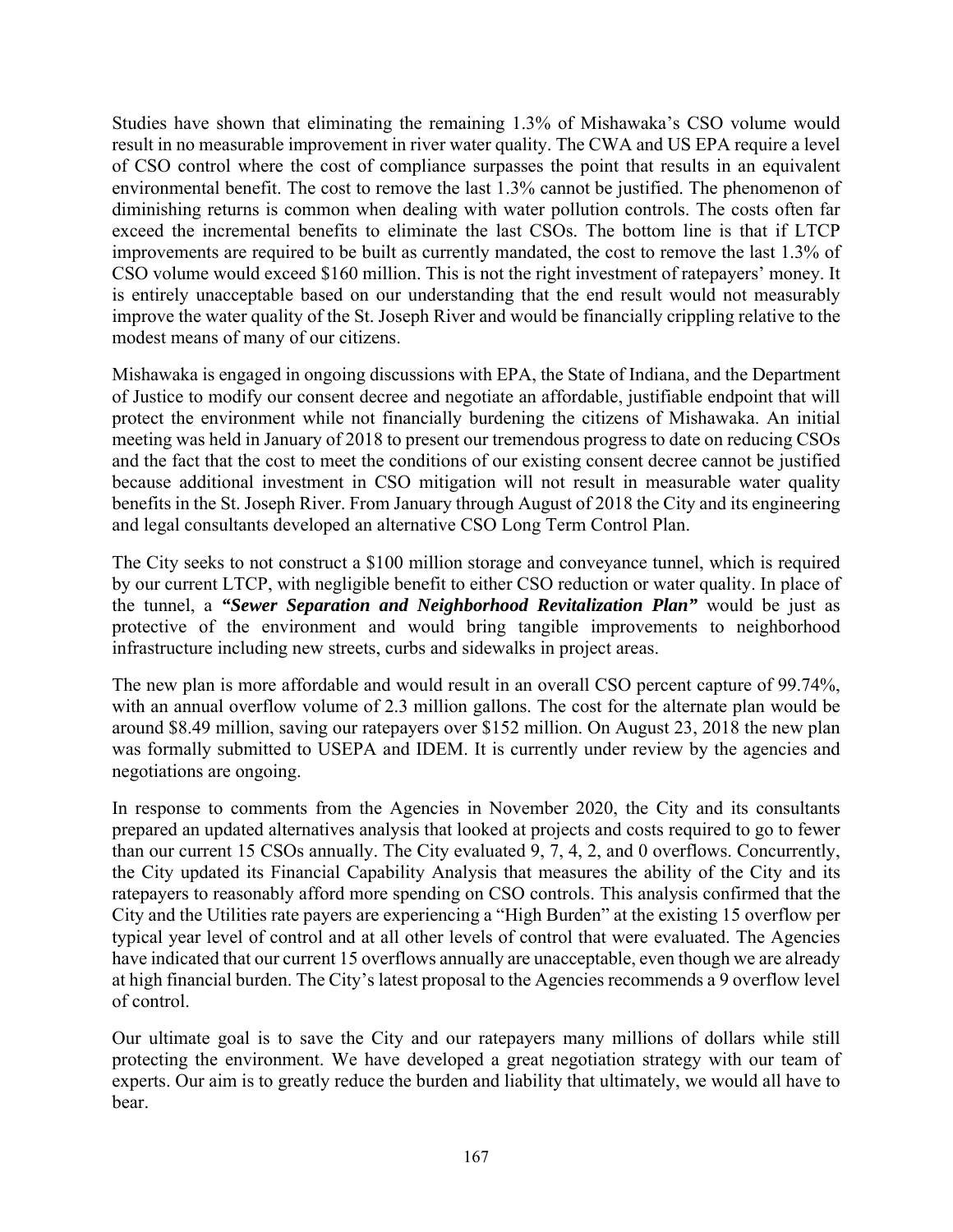Our impressive reduction in CSO volume places Mishawaka well ahead of most Indiana CSO communities. Our new plan makes sense, protects the environment and our ratepayers. We are optimistic that reason will prevail, saving many millions in spending that would provide no environmental benefit. Our consent decree renegotiations are ongoing. This remains a top priority for the City!

In addition to the daily operation of the treatment plant, the Division is also responsible for the Biosolids Facility, Industrial Pretreatment Program, lift stations and biofilters, and combined sewer overflow (CSO) structures.

## **Biosolids Facility**

The Biosolids Facility is located on South Logan Street. This site is the location for the solids dewatering operation and the storage of biosolids prior to land application. Biosolids, the stabilized solid material resulting from the treatment of wastewater, are land applied on area farm fields. In 2020, 1,374 dry tons of biosolids were produced. Farmers desire biosolids because it contains nitrogen and phosphorus, reducing the amount of commercial fertilizer that must be used. It also improves the quality of the soil.

## **Industrial Pretreatment**

The Industrial Pretreatment program is responsible for enforcing all federal, state, and local pretreatment regulations. This includes the monitoring and inspecting of all Significant Industrial Users (SIUs) within the City. The City currently has nine permitted Significant Industrial Users and several non-permitted industries that are routinely monitored and inspected. Pretreatment programs are intended to prevent industrial pollutant discharges from causing interference, upset, or pass-through at municipal wastewater treatment plants by controlling discharges of industrial pollutants at their source.

The pretreatment coordinator is also responsible for the operation of the Division's mercury minimization program and for monitoring restaurants and institutional kitchens for discharge of fats, oil, and grease (FOG) which can cause blockages in the city's sewer system.

## **Lift Stations and Biofilters**

There are 29 remote sewage pump lift stations in Mishawaka that pump sewage from areas where it cannot flow to the treatment plant by gravity. Mishawaka's lift stations range in size from 150 gallons per minute (gpm) to 4,000 gpm.

There are 5 remote odor control facilities including biofilters and carbon adsorption systems. The Wastewater Division is responsible for the maintenance of these systems. Monitoring and reporting on the activity of the 21 CSO structures, and the operation of the combined sewer overflow control program is also a Division responsibility.

#### **Laboratory**

The Wastewater Division operates a laboratory that provides process control testing and regulatory compliance analysis required in our NPDES permit. This includes analysis of samples from each process to ensure optimum efficiency, monitoring of the effluent to verify compliance with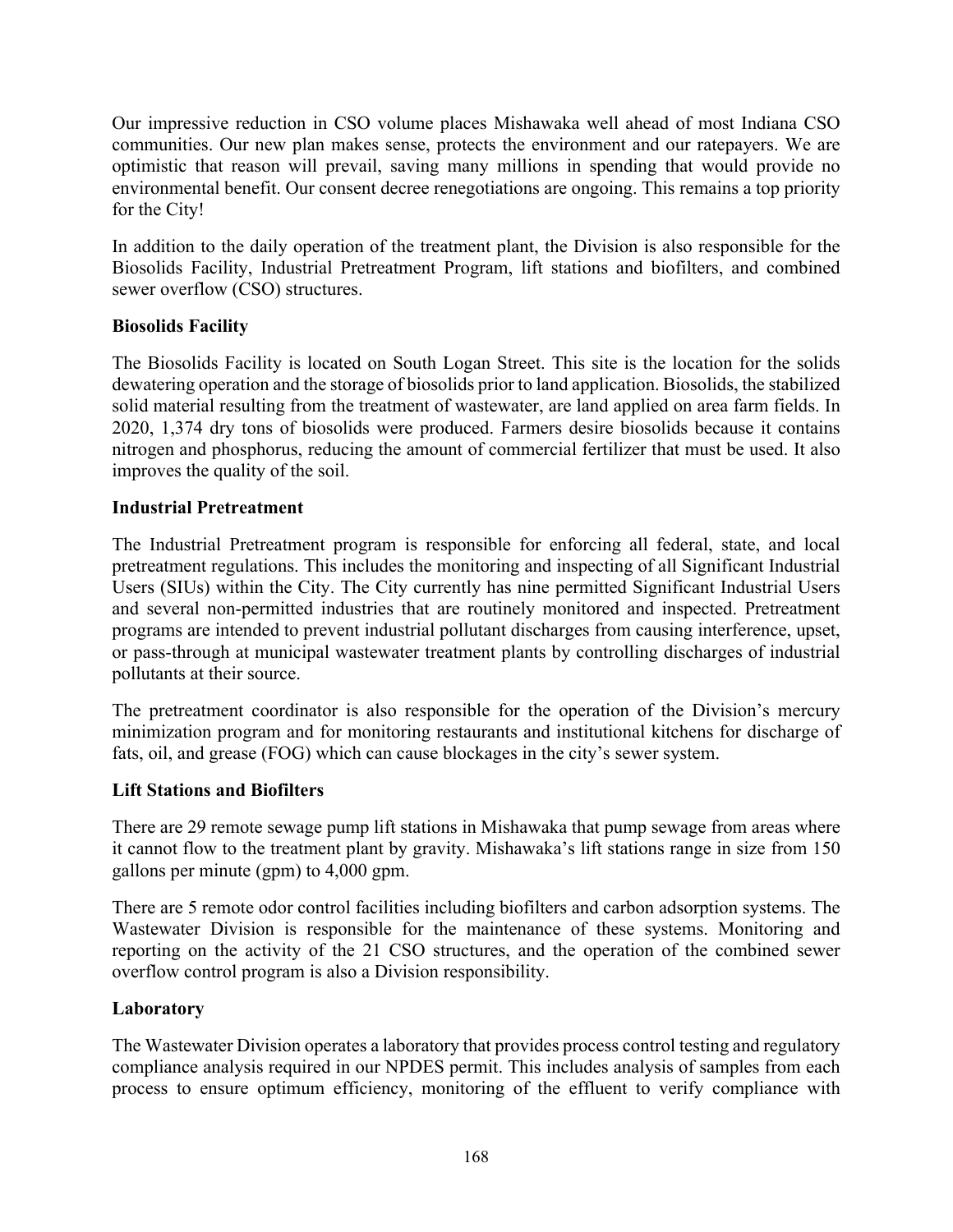discharge limitations, and analysis of industrial samples to ensure compliance with federal and local pretreatment standards.

During the summer, the laboratory performs bacteriological tests for Mishawaka's swimming pools and the splash pad at Central Park. Labs that conduct biological analysis on pools and splash pads must be inspected and certified by the Indiana State Department of Health. Our state certification was renewed in 2020.

Annually the laboratory is required to participate in the EPA's Discharge Monitoring Report - Quality Assurance (DMR-QA) program. This Federal program consists of analyzing samples with unknown concentrations for all of the parameters in the NPDES permit, including biomonitoring. The results of the testing give the EPA and the Indiana Department of Environmental Management assurance that the data we submit is accurate. In 2020 the laboratory successfully passed all required DMR-QA analyses.

## **Statistics**

Mishawaka's wastewater facility has an average design flow capacity of 20 million gallons per day (MGD) and a peak design flow capacity of 42 MGD. The highest peak flow rate treated in 2020 was 61.2 MGD on July 10th. The maximum total flow treated on a single day was 22.11 million gallons on January 11th. The following are statistics for 2020.

| <b>Statistical Summary</b>           |       |       |       |       |       |       |  |  |
|--------------------------------------|-------|-------|-------|-------|-------|-------|--|--|
|                                      | 2015  | 2016  | 2017  | 2018  | 2019  | 2020  |  |  |
| Average Flow (MGD)                   | 9.35  | 10.57 | 10.33 | 11.53 | 11.39 | 9.21  |  |  |
| Peak Flow (MGD)                      | 65.2  | 70.0  | 60.0  | 51.5  | 48.4  | 61.23 |  |  |
| BOD Removed (%)                      | 98    | 98    | 98    | 98    | 98    | 98    |  |  |
| Phosphorus Removed (%)               | 85    | 82    | 83    | 84    | 83    | 87    |  |  |
| Ammonia Removed (%)                  | 96    | 94    | 97    | 98    | 97    | 96    |  |  |
| Solids Removed (%)                   | 98    | 98    | 98    | 97    | 98    | 98    |  |  |
| <b>Biosolids Produced (dry tons)</b> | 1169  | 1351  | 1269  | 1280  | 1245  | 1374  |  |  |
| Electricity Use (MkWH)               | 5.2   | 5.3   | 5.2   | 5.3   | 5.2   | 4.9   |  |  |
| Natural Gas Use (Mcf)                | 5.1   | 4.9   | 6.0   | 7.4   | 10.8  | 9.6   |  |  |
| <b>Total Precipitation (inches)</b>  | 35.92 | 46.70 | 43.53 | 49.18 | 44.57 | 35.74 |  |  |

| 2020                                              |      |      |      |      |      |                                     |      |      |      |                |      |      |       |
|---------------------------------------------------|------|------|------|------|------|-------------------------------------|------|------|------|----------------|------|------|-------|
|                                                   |      | F    | M    | Α    | M    | J                                   | J    | A    | S    | $\overline{0}$ | N    | D    | Total |
| <b>Total Flow</b><br>Treated<br>(Billion Gallons) | 0.32 | 0.28 | 0.29 | 0.28 | 0.34 | 0.30                                | 0.32 | 0.28 | 0.24 | 0.24           | 0.22 | 0.26 | 3.37  |
|                                                   |      |      |      |      |      | Pollutants Removed (Million Pounds) |      |      |      |                |      |      |       |
| Organic<br>compounds                              | 0.69 | 0.65 | 0.66 | 0.65 | 0.63 | 0.58                                | 0.65 | 0.70 | 0.65 | 0.67           | 0.61 | 0.63 | 7.77  |
| Phosphorus                                        | 0.01 | 0.01 | 0.01 | 0.01 | 0.01 | 0.01                                | 0.01 | 0.01 | 0.01 | 0.01           | 0.01 | 0.01 | 0.12  |
| Ammonia                                           | 0.05 | 0.04 | 0.05 | 0.05 | 0.04 | 0.04                                | 0.04 | 0.05 | 0.04 | 0.04           | 0.04 | 0.05 | 0.53  |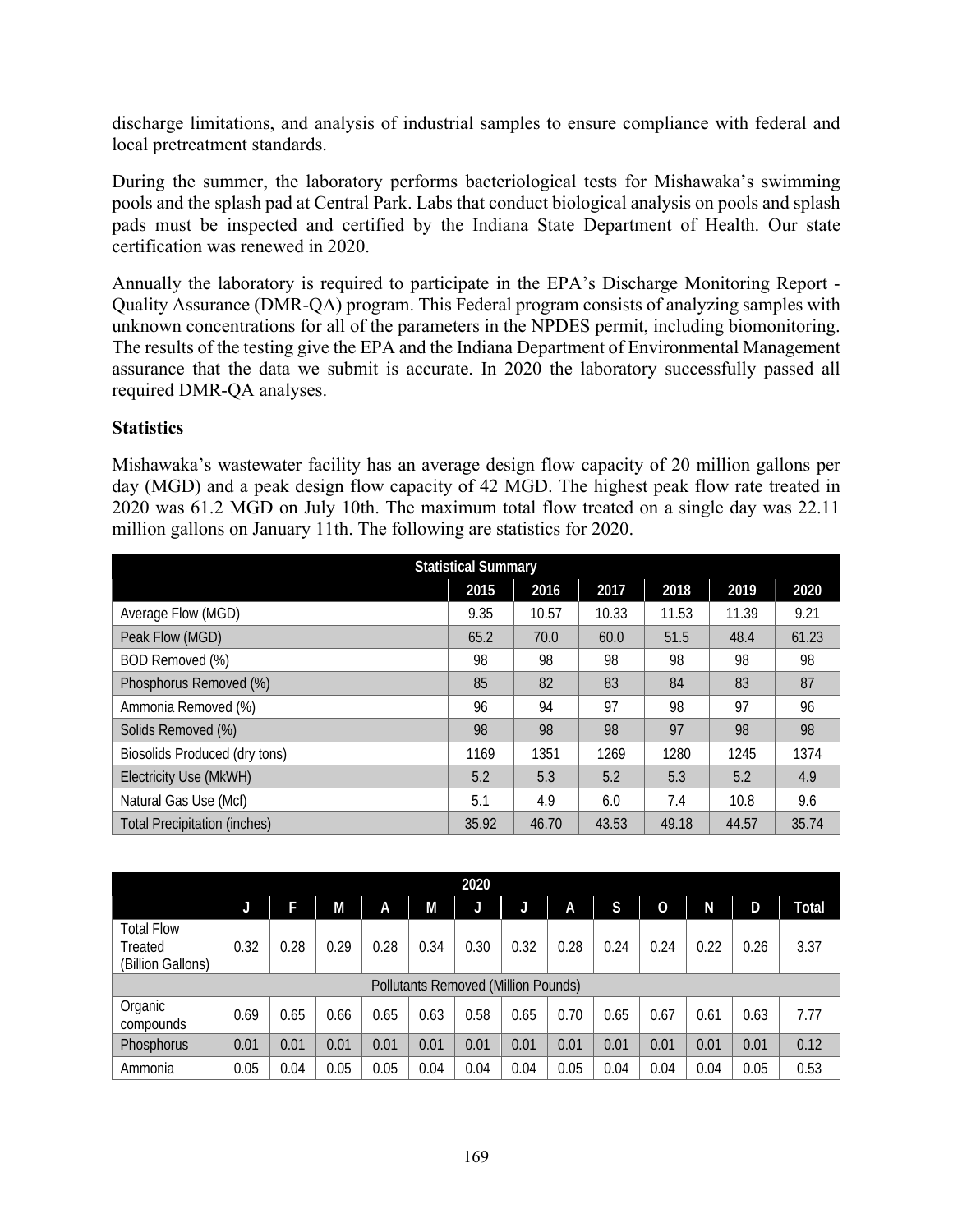## **2020 Highlights**

## *Final Clarifier Repair*

In December of 2017, a large section of a final clarifier fiberglass trough broke off, forcing the complete shutdown of the clarifier. The break was unrepairable and resulted in the fast-tracking of new clarifier troughs to be designed, built, and installed in four final clarifiers in early 2019.

When the troughs for the first clarifier arrived in March of 2019, we were excited to begin the clarifier rehabilitation. Our excitement soon turned to disappointment when, during installation of the new troughs, it was discovered that they were incorrectly fabricated and did not properly fit into the clarifier. The "new" troughs were removed, and the trough manufacturer recommended some modifications to make them fit correctly. When the modified troughs were reinstalled in the clarifier they again did not fit properly. The City decided to reject the troughs and directed the contractor to remove them from the site. The contractor voided their contract with the trough manufacturer. This began the process of finding an alternate trough supplier and essentially starting from scratch. By the end of the year a new source was found and work is underway to have these troughs designed, built and installed by the end of 2020. Three of four clarifiers were completed in 2020 and the fourth will be completed in January 2021.

## *Willow Creek Lift Station Repair*

On October 14, 2019, the Wastewater Department was faced with a catastrophic failure of the Willow Creek Lift Station. A pump separated from its base and flooded the dry pit which contains the pumps, motors, and electrical control cabinet. Everything in the flooded pit was ruined. On the day of the failure and throughout the first night, sewer vacuum trucks were used to pump out the wet well to prevent sewer backups or overflows. The next morning the City contacted HRP Construction for assistance in setting up bypass pumping, taking the flooded pump pit out of the loop. This bypass was used while the treatment plant staff worked to rebuild the lift station. A new electrical control panel was built and is now mounted above ground so that it can never be subjected to flooding. New motors and one new pump were purchased and were installed. The rebuilt lift station was brought on-line early spring of 2020 and the bypass system was removed. The Wastewater Division is grateful for the vital assistance provided by HRP Construction and our Sewer Maintenance Department. A well-coordinated team effort averted what could have easily become an environmental disaster.

## *Anaerobic Digester Leak*

In March, a pinhole leak that had developed in the external draft tube mixer on digester #1 the prior week was scheduled to be repaired by welding the pinhole. When the welder was grinding the area around the leak to clean it of paint before beginning the repair, the pinhole leak became significantly larger. Sludge from the one-million-gallon anaerobic digester was spraying out at a significant rate. We dug a trench to direct the sludge to a nearby manhole that drained back into the headworks of the WWTP. This averted any risk of environmental damage by its spread on the ground and potential to reach the river.

No repair was possible at this point until the flow of sludge could be stopped. We began lowering the sludge level in the digester by pumping it into another digester tank. We had to lower the sludge level below the hole to stop the flow. This was a slow process as approximately 140,000 gallons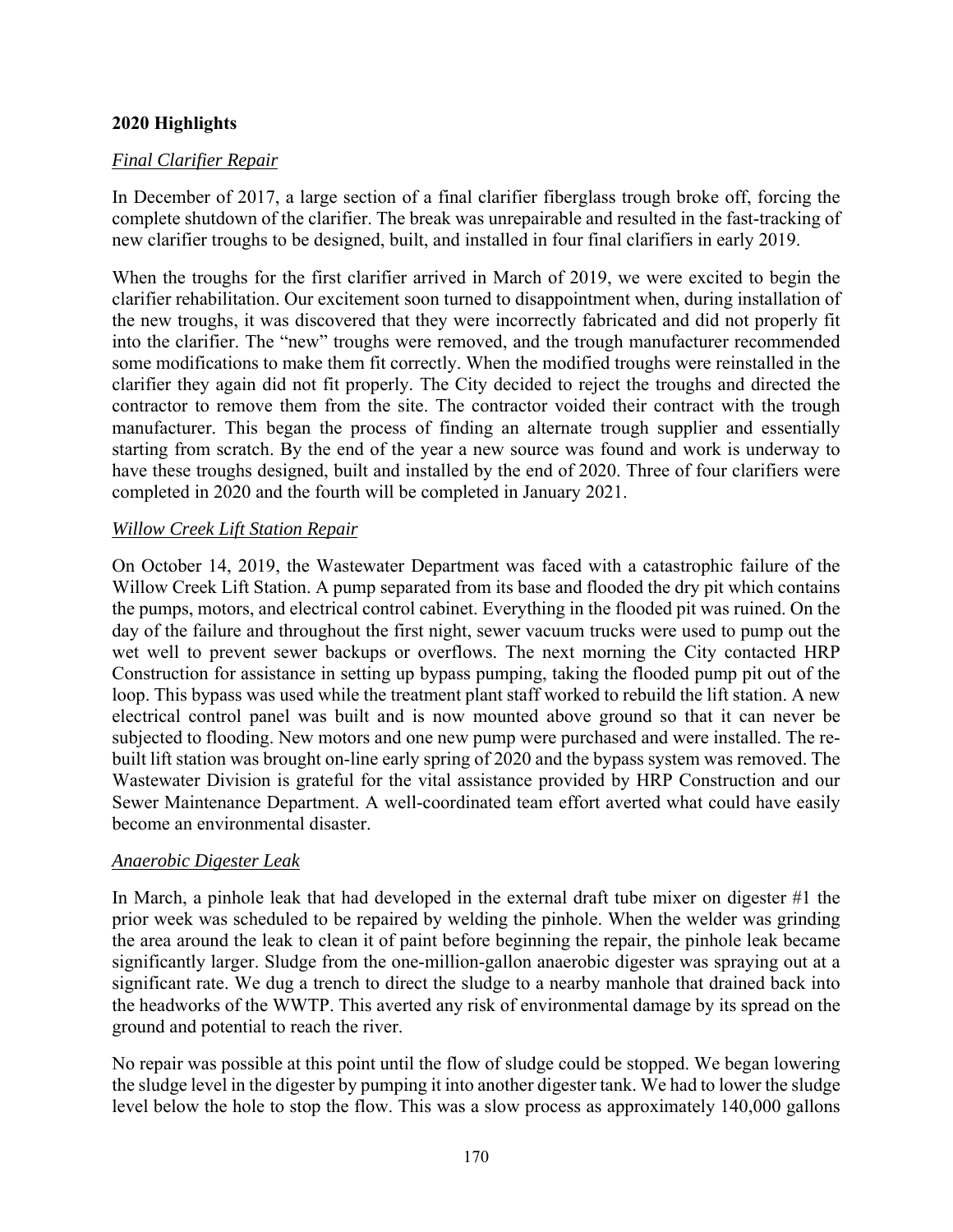of sludge had to be transferred. Also, the gas pressure in the affected digester had to be very closely monitored because as its liquid level dropped there was a potential to lower the gas pressure in the digester tank. If the pressure were allowed to become negative, a vacuum relief valve on the cover of the digester would have opened allowing air into the digester to bring it to atmospheric pressure. This relief valve protects from the possibility of collapsing the digester cover if it comes under vacuum, but it also introduces air into the digester gas. Air mixed with digester gas becomes an explosive mixture between 5 to 20% air to gas. This would have created a very dangerous situation.

Once the digester liquid level was below the hole in the draft tube the leak stopped, but now digester gas was escaping from the hole. We used JB Marine weld to seal the hole and stop the gas from escaping and wrapped the patch with Gorilla tape to help reinforce it. Removing the tape the next day revealed that the JB Weld was holding. However, the hole could not be repaired by welding if there was digester gas in the draft tube. We now had to refill the digester with sludge to force the gas out of the tube and make it safe to weld on the draft tube.

During our lowering of the digester, we noticed a second small hole on a nearby weld. It was decided to also repair this by welding. On 4-28 the welder returned to take measurements for fabricating plates to weld over the failed areas. This was a complex repair because the large hole was at the intersection of two circular pipes and the smaller hole was also on a circular pipe and was directly in a weld. The welder decided to fabricate two box shaped patches to be welded around the leaks. The metal where the boxes were to be welded was ultrasonically tested to be sure its thickness was sufficient for welding. Fortunately, it was.

The welder couldn't return for several days, but the JB Weld patch was holding well. When they returned, they started grinding and fitting the repair boxes to fit the complicated pipe curvatures. They then tack welded them in place over the holes. We thought we were home free.

The welder began welding the box over the hole that was in the weld. As he was about half-way done, the heat from the welding caused that small hole to turn into a large crack. Sludge began spraying quite forcefully from the areas of the repair box that hadn't been welded yet. The welder was covered in sludge. He never gave up and continued to weld as sludge was forcefully spraying out of the areas he had to weld to complete the repair. Although the repair box "footprint" was not much larger than a cell phone, it took him over two hours to finally complete the weld under extremely adverse conditions.

The second much more complex repair box, over the larger hole that was JB welded, took only about 30 minutes to weld because the patch held and he did not have to fight a torrent of sludge. The repairs were completed around 2:30 p.m.

The welder, Norm, was too covered in sludge to get into his truck to drive home. We went to Meijer and bought soap and a towel so he could shower at the WWTP. He said he just wanted to throw away his clothes so we gave him a set of coveralls to wear home.

This repair required skilled operation and maintenance problem solving by Wastewater staff and I am very proud of them. It also required a tenacious and skilled welder from Dynamic Mechanical.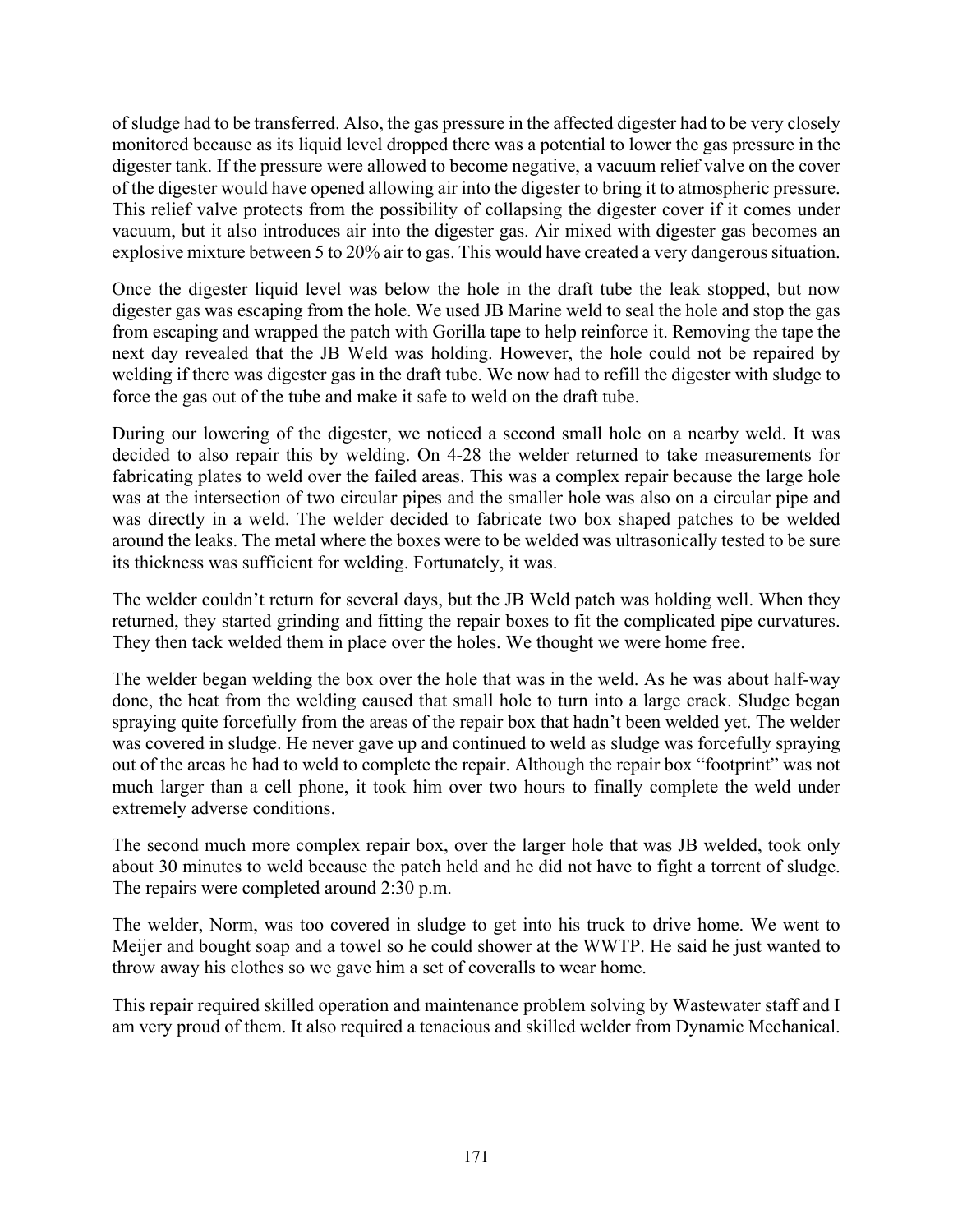#### *Odor Control Facility Maintenance*

The odor control facilities at Central Park consist of a carbon adsorption tower followed by a 2 cell biofilter. Complaints of sewer odors required the Division to address the problem. In 2020 the activated carbon in the tower was removed and replaced. The spent carbon was classified as a hazardous waste because of its low pH and required special disposal. The shredded wood media in the biofilter was removed and replaced with new wood media.

A biofilter on Wilson Boulevard was also becoming ineffective at treating sewer odors. The filter media was removed and the biofilter cell was completely rebuilt. New wood media was added to complete the project.

#### *Anaerobic Digester Cleaning*

Cleaning of the three anaerobic digesters began in 2020 and by year's end Digester #2 was cleaned and is in the process of being brought back into operation. This is a complex biological process that takes over a month to stabilize. 488 dry tons of material (mostly grit) was removed by our contractor Merrill Brothers. Including the dilution water added to allow the solids to be pumped, over 880,000 gallons were removed from the digester and hauled away. Cleaning of Digester #1 and #3 will commence in late winter/ early spring.

#### *Construction Projects*

In 2019, construction began on installation of a new Headworks bar screen to complement our two existing Andritz screens. This bar screen is over fifty feet tall and arrived in four sections. Kokosing Industrial did a masterful job of getting the massive sections into place for assembly as one unit. In early 2020 the new screen was commissioned and gives the treatment plant necessary redundancy in its influent screening.

Improvements to our sodium hypochlorite storage and distribution system also began in 2019. Sodium hypochlorite is used to disinfect the treatment plant effluent prior to discharge into the St Joseph River. A new 5,000-gallon bulk storage tank was installed and PVC sections of the distribution piping that was direct buried and prone to failure was replaced with butt welded HDPE pipe. When the refurbished system was brought into operation in early 2020 it was discovered that there was significant contamination in the piping loop that was reacting with the hypochlorite and causing significant gassing and rapid deterioration of the hypochlorite strength. Treatment plant staff spent many hours during the year repeatedly flushing the piping and cleaning the bulk storage tank. The problem has lessened in severity but the system is still not free of contamination. Plant staff continues to address the problem and it is hoped success will come in 2021.

## *Covid Global Pandemic*

2020 was a year like no other in our lifetimes with the SARS-CoV-2 global pandemic. Normalcy in our lives disappeared in early March as travel restrictions and stay at home orders began to be put into place. As a wastewater treatment plant we cannot "work from home" or close our doors and suspend operation. We must operate and staff the facility 24 hours a day 365 days per year. The Wastewater Division instituted strict policies on controlling non-employee access to the facility and adhered to CDC recommendations on social distancing and mask wearing. For several months the laboratory and maintenance staffs were each divided into two teams. While one team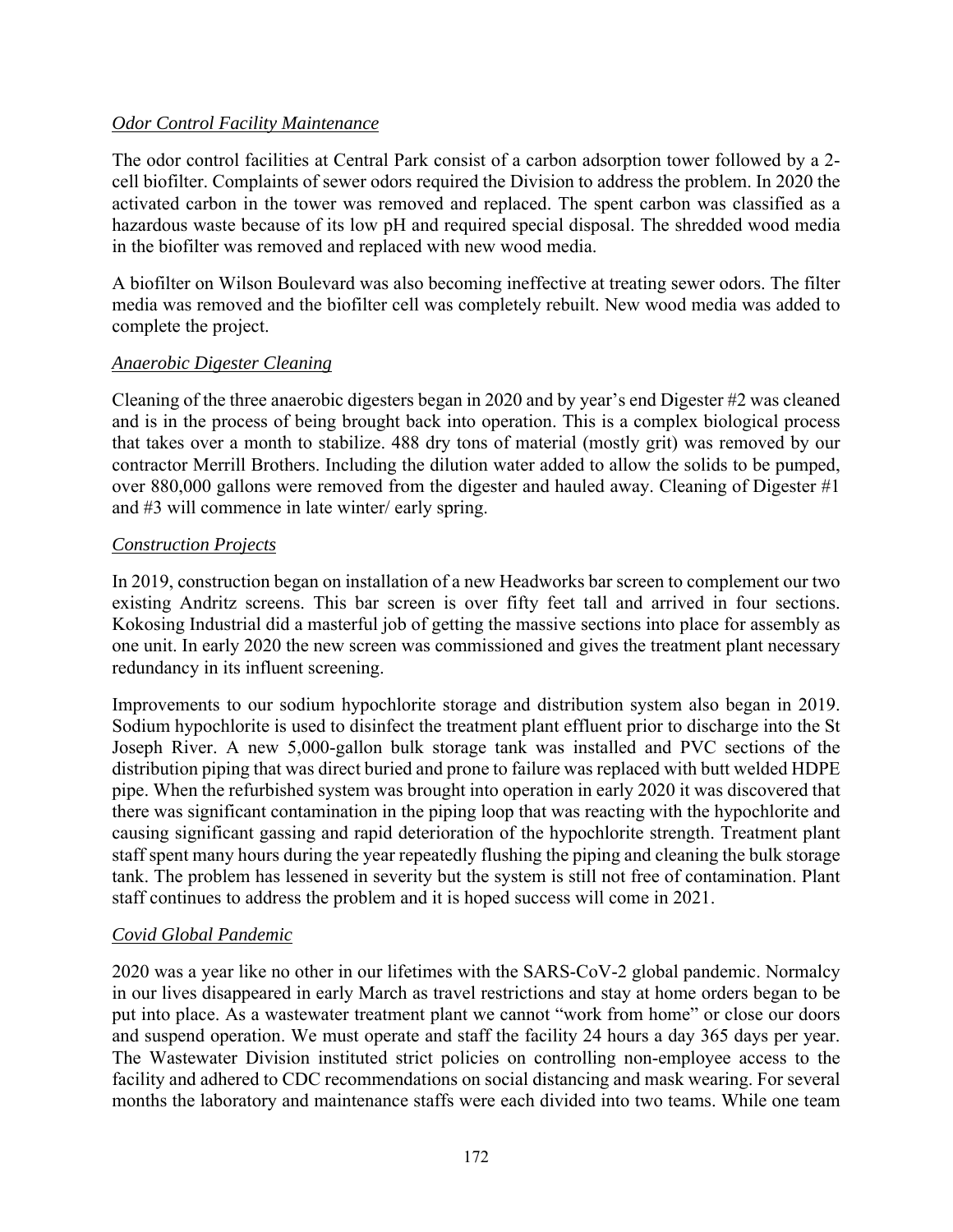was at work the other team was at-home on an on-call status. The teams alternated between work and at-home on-call, protecting the lab or maintenance staffs safe from losing functionality due to widespread infection. Management and Operations personnel kept to their normal work schedules practicing CDC safety guidelines. We were fortunate to have only one COVID infection and several persons required to quarantine due to exposure to infected persons.

Not every project at the Wastewater Division requires an emergency response. The staff performs significant preventive maintenance projects throughout the year. A large project of note was the replacement of the fiberglass railing that surrounds the three aeration tanks. These railings, which were installed in the plant expansion of 1992, had become brittle and worn. New aluminum railing was purchased and installed by the plant maintenance staff without contractor assistance. The railing replacement project that began in 2019 was completed in 2020.

#### *Award Winning*

The operation of the treatment facility is accomplished by a team of dedicated operators who provide coverage 24 hours a day, seven days a week. This includes 3 shifts with 2 operators on each shift, two swing shift operators, and two utility operators. Each pair of operators is responsible for making process control decisions on their shift. On off-shifts, weekends, and holidays the facility is staffed solely by these two-person crews.

The Mishawaka Wastewater Division was recognized at the Indiana Water Environment Association Annual Conference, which was held virtually this year. The Mishawaka Wastewater Laboratory received the Laboratory Excellence Award for the 19th consecutive year. The Division also received the Safety Award for the 5th consecutive year. This award recognizes continuing safety excellence.

Mishawaka is fortunate to have a modern wastewater treatment plant with capacity to keep Mishawaka able to accept flow increases associated with growth and development. Aggressive combined sewer overflow control efforts have positioned the city well ahead of many Indiana communities. By protecting and enhancing the St. Joseph River as well as promoting health in the community, the Wastewater Division provides benefits that help make Mishawaka the Best Hometown in America.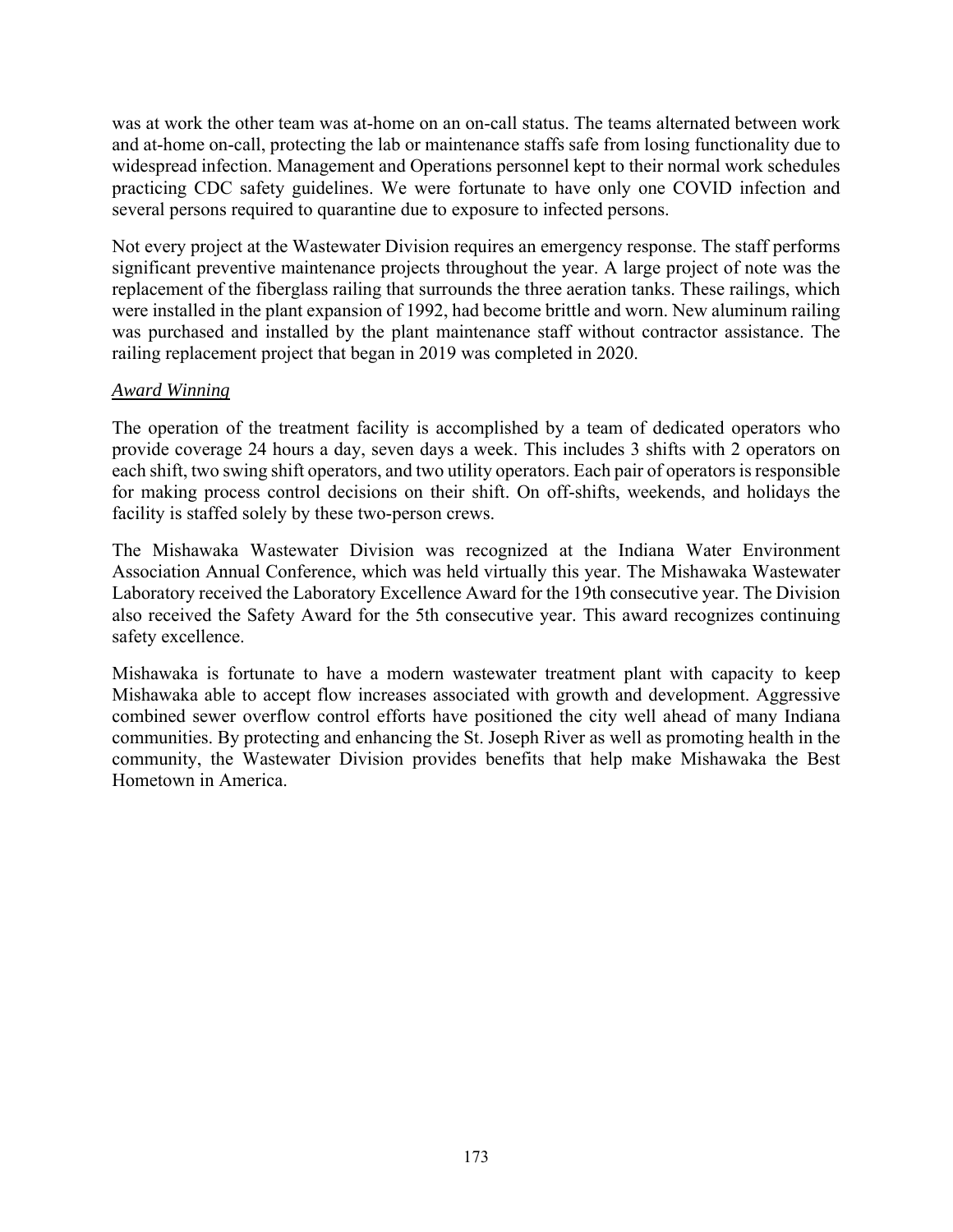# **Water Division**

*Dave Majewski, Manager* 

What can be said about 2020 that hasn't been said. The year of COVID-19 has thrown many detours our way but our mission to provide safe potable water never stopped. Our staff did an exceptional job adjusting to the new normal.

The pandemic caused a delay in the construction of our new treatment plant at Juday Creek and water tower at the current Gumwood wellfield site. The good news is on Dec 21, 2020 the Mishawaka City Council approved our plan, and we will be able to move forward. Bids will be opened as this is going to press, and we expect groundbreaking to be in late spring or early summer for both projects. The estimated construction time will be about 2 years. These projects will keep our infrastructure strong for years to come.



*Final Inspection of Tank 1 Rehabilitation* 

The new wellfield at Juday Creek will supply an additional 8.2 million gallons per day with room to expand that total to 12.5 million gallons per day. The new water tower at Gumwood will increase storage by half a million gallons and increase the pressure in the University Park district by an average of 15 psi. Our design team at DLZ along with my group here including Tony Galassi and Kent Osborn did a great job putting these projects together.

One project that was not delayed was the rehabilitation of our 3-million-gallon reservoir. Our new 2-milliongallon reservoir went online in late 2019 and the rehab of the old tank took place throughout 2020. This 90 year-old structure was in amazingly good shape for its age and required minimal work. We added new hatches, air vents, waterproofing, along with baffle walls to improve the flow through the tank. The baffles channelize the water and keep dead spots from occurring that can cause water quality issues. On January 11 of this year, the original 3-million-gallon



*3 mg Reservoir Historic Landmark Marker* 

reservoir went back online with the 2-million-gallon tank, giving us 5 million gallons of storage. All told the new tank was built and the old one rehabilitated in just over 2 years. Our engineers at DLZ did an excellent job with the design and planning, while our contractor HRP was outstanding with their attention to detail.

In 2020 we pumped about 3 billion gallons of water which is approximately equal to the amount that flows over Niagara Falls in 1 hour. On average we pump about 8 million gallons a day. The United States uses about 322 billion gallons of water each day. Our employees worked 1085 hours of overtime as we have people on call 24 hours a day, 7 days a week to monitor and repair distribution system and treatment facility issues.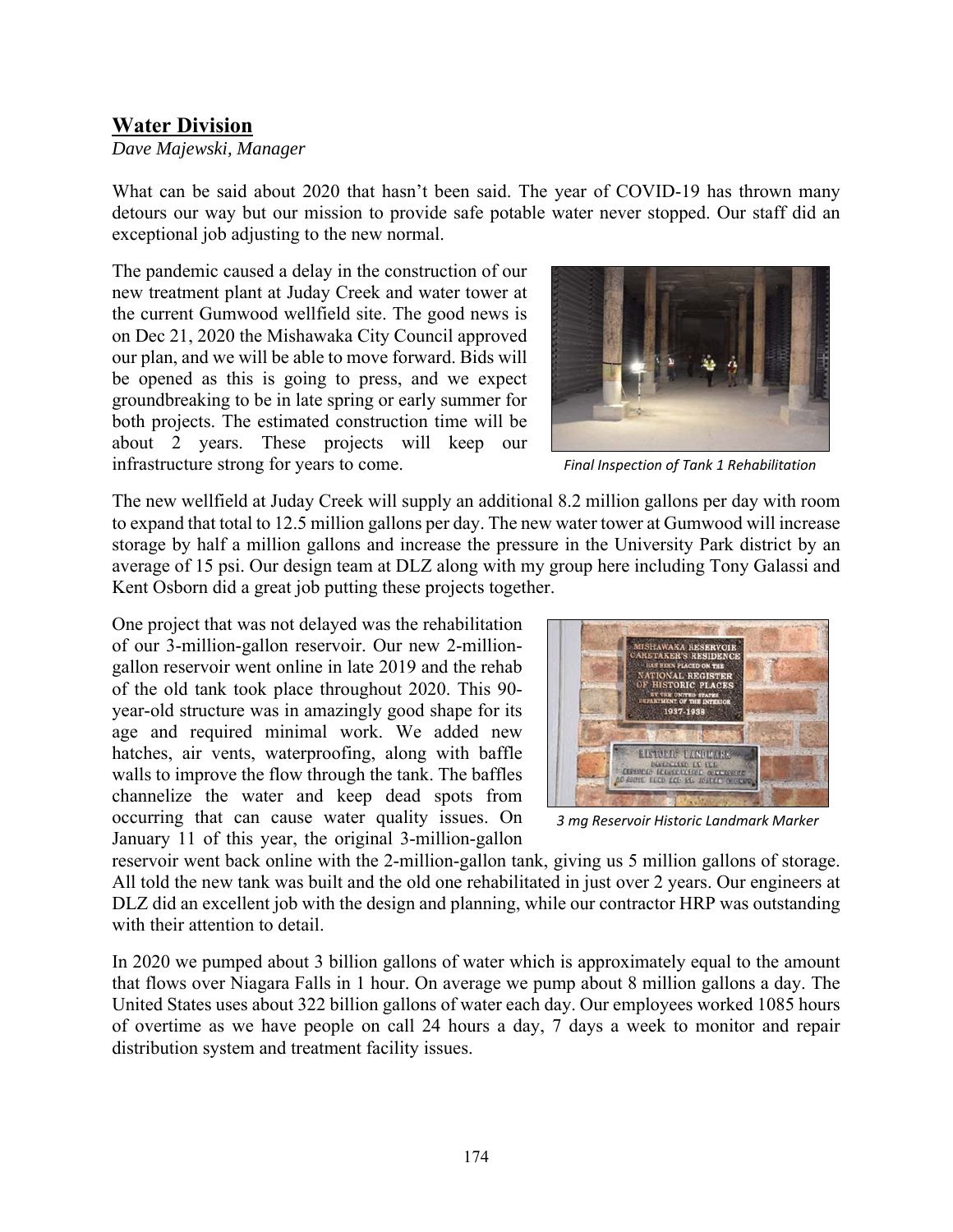

## **Water Quality**

In 2020 we conducted our triennial lead/copper testing, and I am happy to report we had no exceedances of the Maximum Contaminant Level and are in compliance with the Lead/Copper Rule. In addition, this past year, we had to re-certify our lab with proficiency testing required by the Environmental Protection Agency. We received a certificate of recognition for successfully evaluating random samples with unknown levels of contaminants in them. This study makes sure our lab is testing properly, and if there is a problem, come up with a corrective action. In 2020 we conducted over 21,000 water quality tests, including over 800 bacteria samples to ensure our drinking water supply is safe.

The Water Quality/Operations Group is responsible for preparing our Annual Drinking Water Quality Report that is provided to our customers by July 1st of each year. This report summarizes the results of our comprehensive testing for our citizens in accordance with regulations set by the USEPA. My Assistant Manager, Tony Galassi, does a great job putting this report together and leading our Water Quality and Maintenance groups.

New requirements this past year required a validated water audit by an independent consultant to look for water loss and potential areas where we can account for water loss that is not metered, or inaccurately metered. Along with the audit we had to update our Risk and Resiliency Plan, and we began to update our Emergency Response Plan which is due later this year. With over 17,500 service connections, our 3 treatment plants can put out a maximum of 31.5 million gallons of water per day to over 300 miles of distribution main.

## **Maintenance**

The Water Treatment and Pumping Facility Maintenance Group keeps our water treatment plants and associated well fields, booster stations, pressure control vaults, and elevated water storage tanks in proper working order. Each of our 22 production wells were inspected, serviced, and maintained as required. High Service Pump #2 was overhauled at the Division Street plant. At our east booster in Twin Branch, we overhauled both pumps at that site. Keeping our HVAC systems up and running is a daily chore that is not glamorous but requires a lot of *Bleach Tank Rehab – Division Street* 

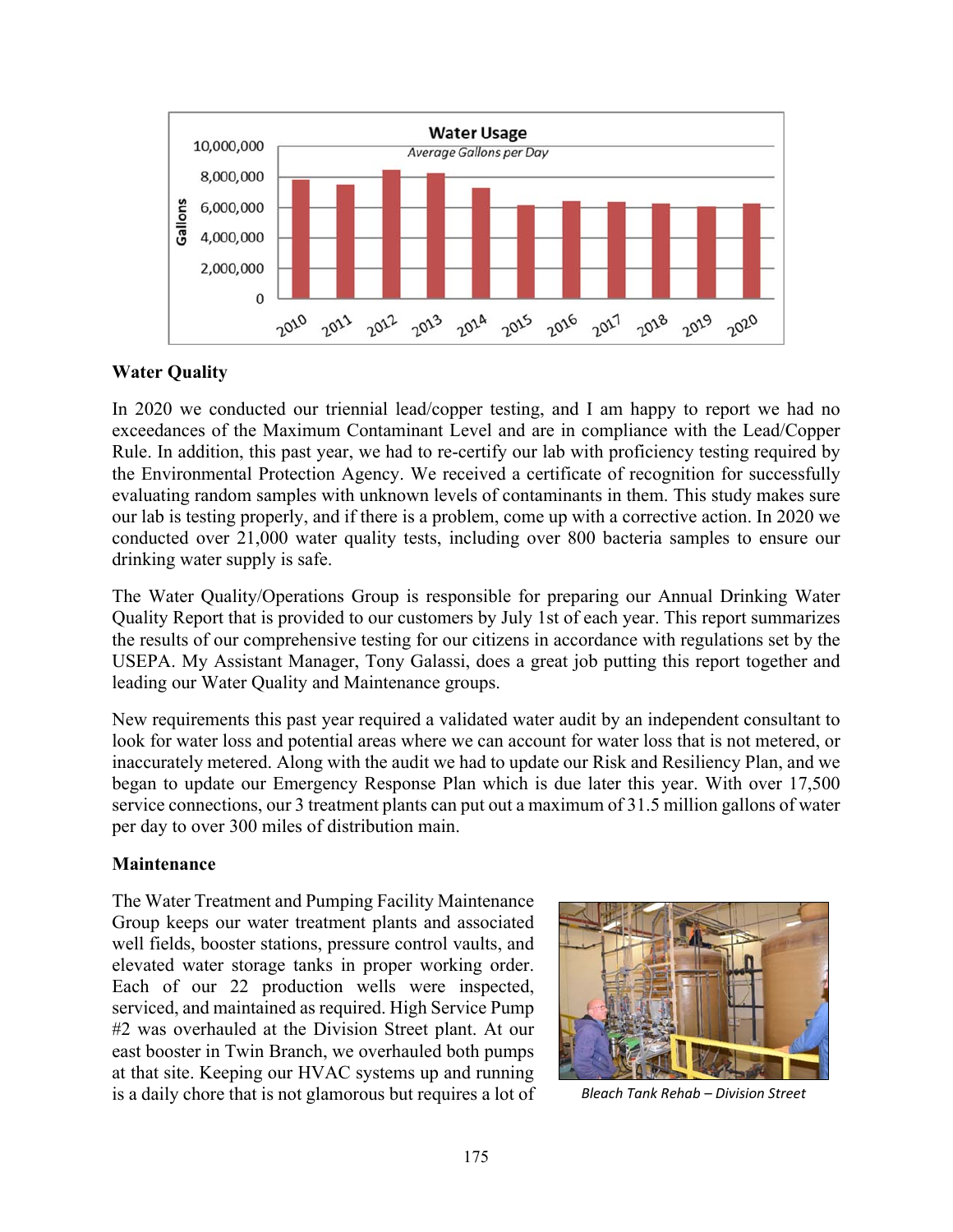attention. We replaced one unit at Virgil in 2020. At least one or two more units will be replaced in 2021. At Division Street, we had to re-line our two 5000-gallon bleach tanks. An ongoing effort to rehab the exterior of the well houses at Virgil continues as we have been replacing siding, painting, and putting on new roofs at this site. This group is also responsible for receiving the chemicals that treat our water supply.

## **Well Head Protection**

Protection of the aquifer is so important as we need to protect this vital resource that is the source of our drinking water. Our Well Head Protection effort encompasses the identification of potential sources of ground water contamination; we then integrate this data in our GIS. We are constantly looking for commercial and industrial activities that could contaminate the ground water and monitor these areas continuously. For unexpected issues such as a chemical spill, we will respond and monitor the situation and the remediation. Coordinator Alexa Hill keeps her eyes on protecting our aquifer.

## **Purchasing**

Record keeping, budget, inventory, organizing what happens every day at the Water Department falls on the shoulders of our Procurement, Inventory, and Staff Coordinator. Exemplary records are a must with our reporting requirements including state revolving loan submissions, employee records, and knowing where our inventory is and how much we use on a daily basis. Supporting our Construction Department with review of water main installation contracts along with so much more can be a daunting task but make the days go fast for Lina Griesinger who keeps it all in order for us.

## **Meter & Backflow**

The Water Metering/Backflow/Cross Connection Group works to install, remove, and test our water meters. This talented team works closely with the Mishawaka Utilities Business Office to schedule these appointments. They are also dispatched for emergency shutoffs, low pressure calls, and other customer service issues. Water meters are needed so we can bill for our services, but they also must be maintained and replaced on a regular basis. When not working on regular appointments or emergencies, they are in the process of installing radio remote readers on our meters. This lets our Meter Reading Department get a read by just driving by the home or business. The Meter Department managed an astounding 9304 work orders in 2020; that is a 35% increase over 2019. A new face joined the Meter Department in 2020. Joe Mauro joined our staff as a meter installer and has been a great addition. Nick Standfield became our Meter/Backflow Inspector when Tom Wise moved into the Chief



*Tank 1 after cleaning.* 

Meter/Backflow Inspector job when Greg Steinke retired. Both Tom and Nick have done a great job transitioning to their new positions. Supervisor Brian Galletti does a fine job keeping this group rolling.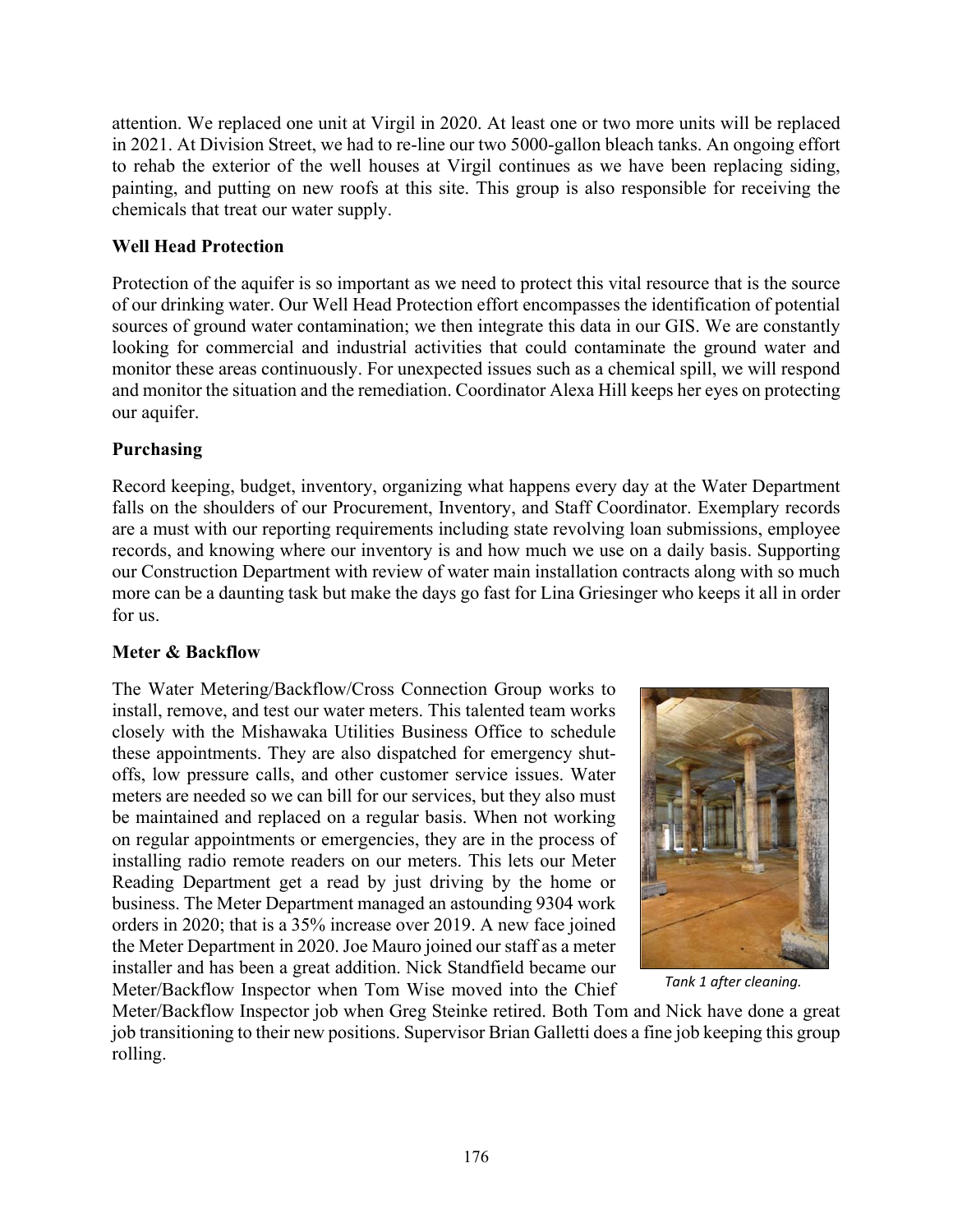The Backflow Team enforces the testing of many of the backflow devices located throughout our distribution system. The purpose of these devices is to prevent the back siphoning of potential harmful contaminants from commercial, industrial, or irrigation activities into Mishawaka's potable water supply. Backflow devices are required on all commercial and industrial buildings, and all irrigation systems that receive water from Mishawaka Utilities. In 2020 they tested and inspected 2077 backflow devices. That is an amazing number considering the difficulty of gaining access to businesses during the pandemic.

## **Distribution**

Another year has passed and 2020 kept our construction crew moving. This group keeps the water flowing in the distribution system. They are responsible for installing new water main, fixing service leaks and main breaks, removing lead services, and flushing hydrants. These are just a few examples of what they do on a daily basis. The construction group works closely with contractors and engineers to help plan, expand, coordinate, and design our water system.



Our crews kept busy installing new water main. Over 8,000 feet of pipe, anywhere from 6" to 12", was added to our system. In addition, 50 new fire hydrants were installed. Our mission to eliminate lead services continues as we removed 100 lead service lines and replaced them with copper. Two thousand and three hundred fire hydrants were flushed as part of distribution maintenance.

Some of the 2020 projects included AdventurePlex, All-Secure Self Storage, Kline Creek Estates, Main Street Commons, Mishawaka High School, East Borley Avenue, Northbridge Valley, and the 5th Street Recycling Center. Looking ahead to 2021 the table is being set, and we will be busy with lead replacements, water main installation, along with providing assistance to our in-house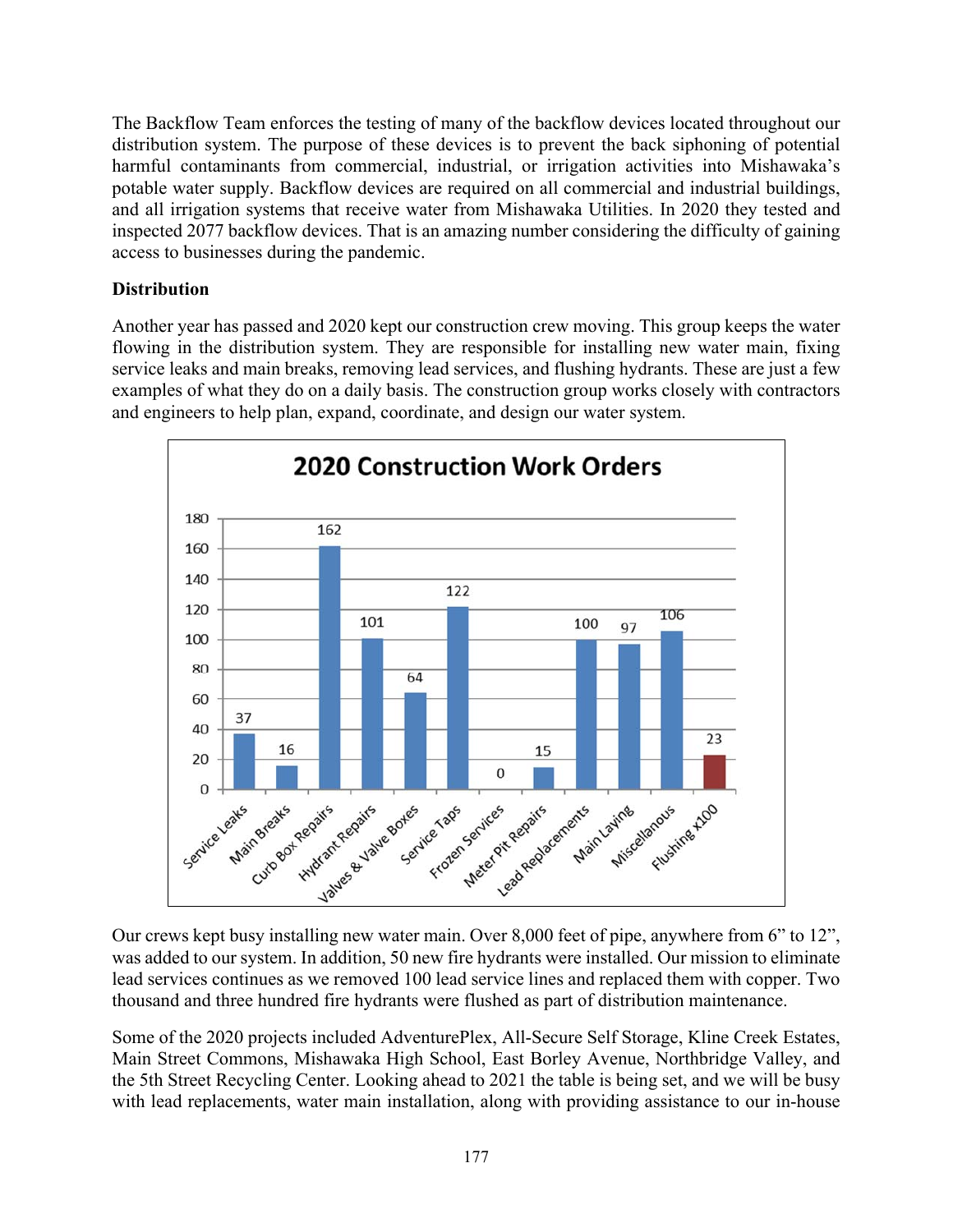| 2020 Construction Projects  |                                 |  |  |  |  |  |
|-----------------------------|---------------------------------|--|--|--|--|--|
| Adventureplex               | Kline Creek Estates             |  |  |  |  |  |
| All-Secure Self Storage     | <b>Main Street Commons</b>      |  |  |  |  |  |
| 5th Street Recycling Center | Mishawaka Parking Lot Expansion |  |  |  |  |  |
| East Borley Avenue          | Northbridge Valley              |  |  |  |  |  |

projects at Juday Creek and water tower at Gumwood. Supervisor Fabian Chavez takes great pride in leading this group as we look to the future.

#### **Experience**

Our staff has many highly trained and dedicated professionals licensed by the state of Indiana to install water main, maintain our distribution system, and run our treatment facilities. Education is ongoing, and we must earn contact hours to renew our licenses.

The pandemic made it difficult to earn continuing education credits. Our most common method was via in-person meetings. Most all was done virtually this past year and though it took time getting used to, we kept our training moving forward. Hopefully, we will be able to move to a more in-person format as 2021 moves along.



*Jay Plummer, Kent Osborn, Trent Franks, Dave Majewski, and Aaron DeCocker with their Service Awards.* 

It was a very happy occasion for me at our fall American Water Works meeting as five of our employees received a very nice honor for service in the water industry, The John Hurty Award. I have been proud to serve with them for 25 years, and we were all given this service award together, albeit virtually, but nonetheless a great day for some dedicated professionals: Jay Plummer, Aaron DeCocker, Trent Franks, Kent Osborn, and Dave Majewski. 25 years of service each equals 125 years of experience. Congratulations to all.

We also had to say goodbye to valuable experience this past year. Heavy Equipment Operator Carl Smith said farewell after 23 years, and Chief Meter Backflow Inspector Greg Steinke called it quits after 20 years. We wish them best as they move on to the next stage in life.

Our dedicated staff continues to support Water For People which raises money to help fund clean drinking water and adequate sanitation throughout the world. 1 in 3 people or 2.1 billion do not have access to safe drinking water. We had to cancel our fund-raising event for 2020, but hopefully later in 2021, we will again continue our fund-raising efforts.